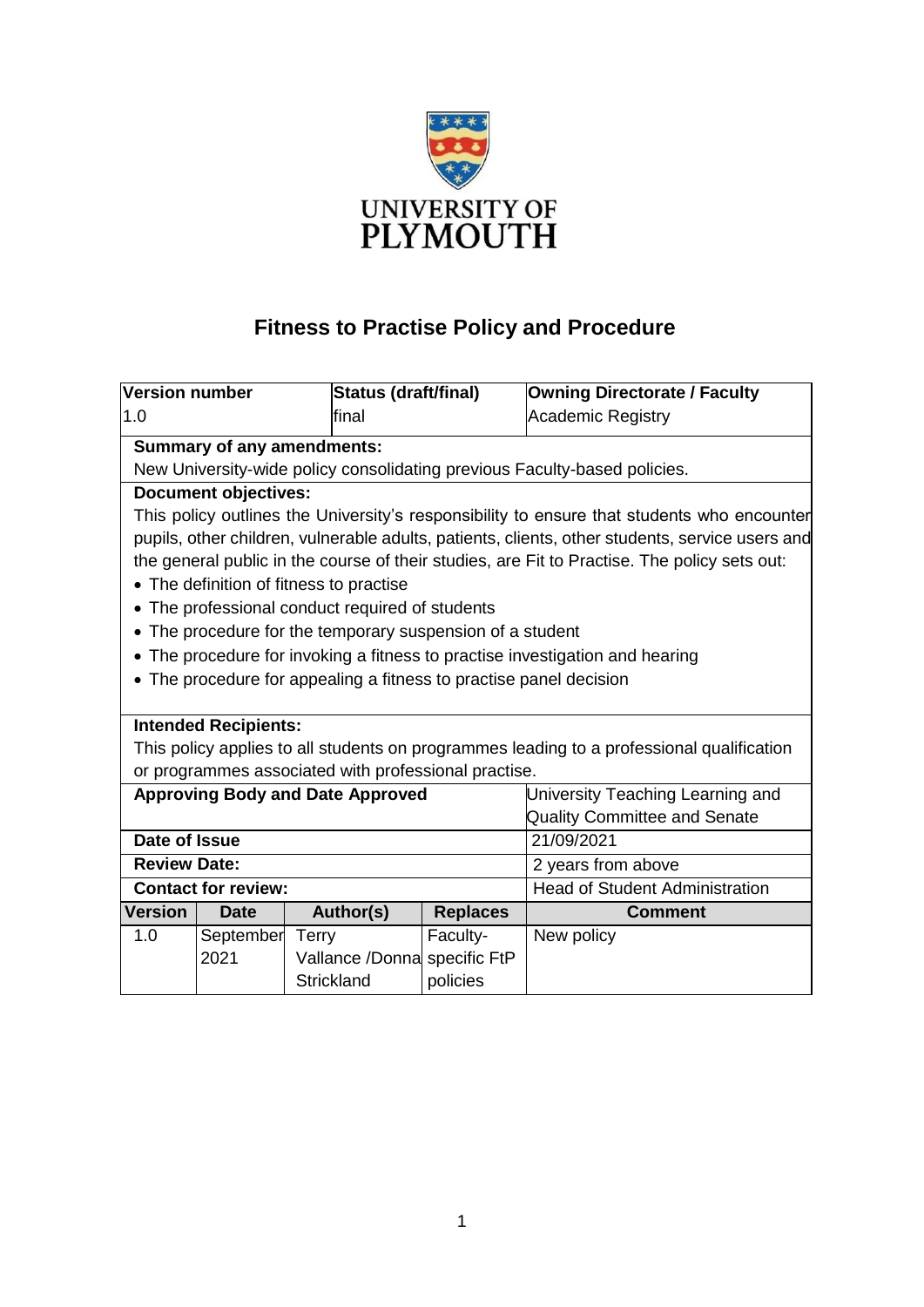

## **FITNESS TO PRACTISE POLICY AND PROCEDURE**

## **Table of Contents**

| <b>Section</b> |                                                                                     | Page |
|----------------|-------------------------------------------------------------------------------------|------|
| 1.             | Introduction                                                                        | 3    |
| 2.             | Delegation of Authority                                                             | 3    |
| 3.             | <b>Purpose and Scope</b>                                                            | 3    |
| 4.             | Professional Conduct Required of Students                                           | 5    |
| 5.             | <b>Reporting Concerns</b>                                                           | 8    |
| 6.             | <b>Temporary Suspension</b>                                                         | 9    |
| 7.             | Allegations involving the police, PSRBs or other external bodies                    | 10   |
| 8.             | Sources of Support, Information and Advice                                          | 10   |
| 9.             | <b>Fitness to Practise Procedure</b>                                                |      |
|                | Stage 1 - Informal Stage: Preliminary Meeting                                       | 11   |
|                | Stage 2a – Formal Stage: Assessment and Evaluation Meeting                          | 12   |
|                | Stage 2b - Formal Stage: Fitness to Practise Panel Hearing                          | 13   |
|                | <b>Fitness to Practise Panel Membership</b>                                         | 15   |
|                | <b>Panel Proceedings</b>                                                            | 16   |
| 10.            | Stage 3 – Appeals to a Deputy Vice-Chancellor                                       | 18   |
| 11.            | The Office of the Independent Adjudicator                                           | 20   |
| 12.            | Data Protection, Confidentiality and General Matters                                | 20   |
| Appendix 1     | Indicative content of a Stage 2a Assessment and Evaluation<br><b>Meeting Report</b> | 22   |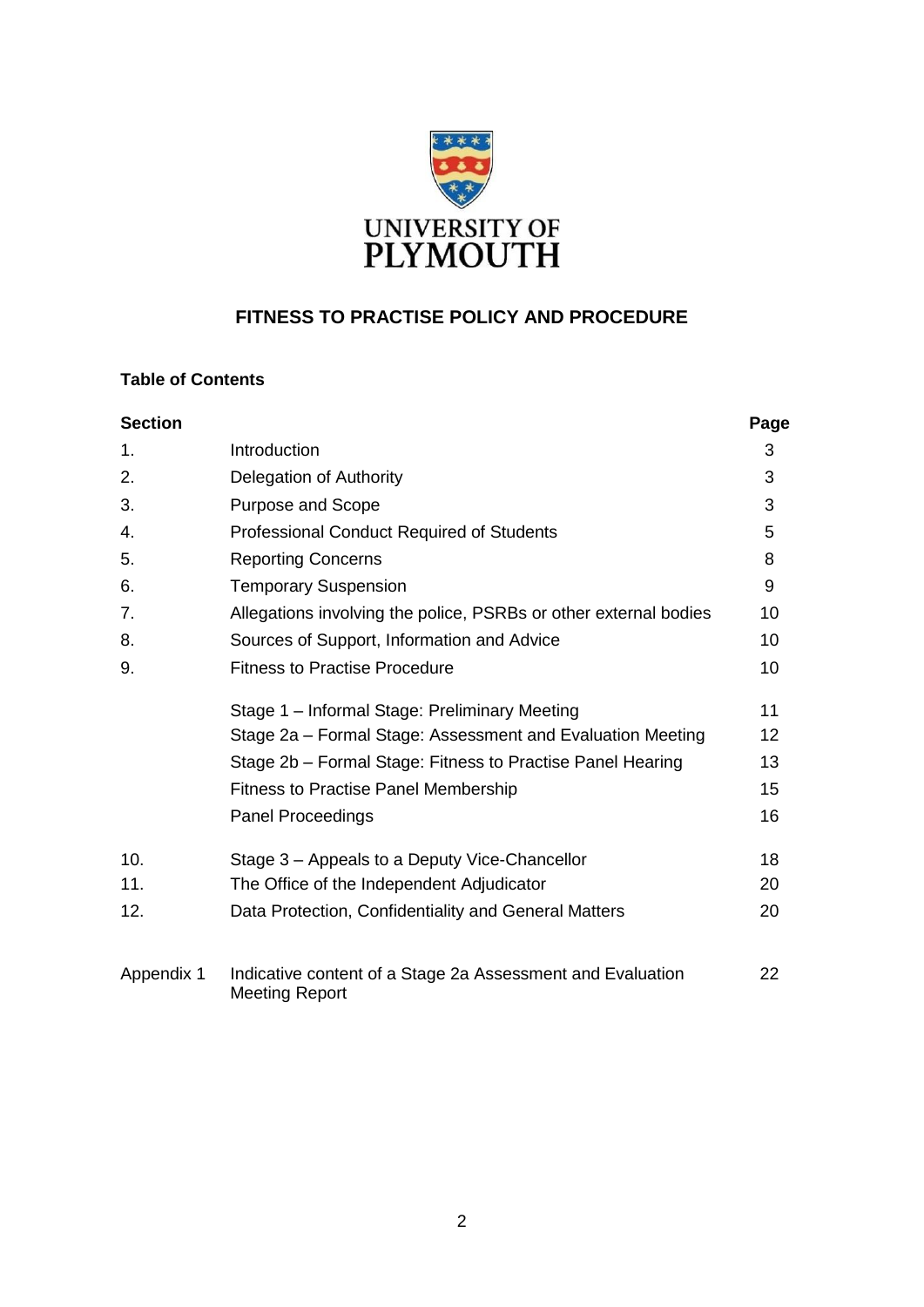## **UNIVERSITY OF PLYMOUTH FITNESS TO PRACTISE POLICY AND PROCEDURE**

## 1. **Introduction**

- 1.1 The University has a responsibility to ensure that students admitted to, enrolled on and graduating from professional programmes, adhere to the regulatory advice provided by the relevant Professional, Statutory and Regulatory Body (PSRB) or Professional Accrediting Body and are fit to practise<sup>1</sup>.
- 1.2 Students on these programmes will be expected to comply with a professional code of conduct, or similar, produced by the PSRB or Professional Accrediting Body, as well as the University's Student Code of Conduct and Disciplinary procedure, programme Student Agreement and the general principles set out in Section 4 of this policy and procedure.

In addition to the relevant professional body website, the University provides students with appropriate teaching, support, information and guidance about the standards of behaviour expected of students training for a particular profession.

- 1.3 However, situations or circumstances may arise which call into question a student's fitness to practise. This policy and procedure sets out how the University will respond to such concerns.
- 1.4 This policy and procedure should be considered in conjunction with the University's Student Code of Conduct and Disciplinary procedure, the Study and Wellbeing Review policy and the Academic Regulations. The Study and Wellbeing Review policy will normally consider cases relating to a student's health.
- 1.5 The University acknowledges that, on occasion, the adoption of procedures prescribed by a PSRB or Professional Accrediting Body may give rise to minor inconsistencies in the way procedures (including Fitness to Practise procedures) are followed across the University. It will take all reasonable steps to ensure that any such minor inconsistencies do not result in unfairness to students and staff.

## **2. Delegation of Authority**

- 2.1 The University Teaching, Learning and Quality Committee is responsible to Senate for the maintenance of academic and professional standards in the programmes of the University. It has delegated its authority to govern student conduct within the areas of fitness to practise to those referred to in this policy and procedure.
- 2.2 The University Teaching, Learning and Quality Committee will receive an annual report on cases considered under this policy and procedure.

## **3. Purpose and Scope**

1

3.1 This policy and procedure applies to all students on undergraduate and postgraduate programmes leading to a professional qualification or programmes associated with professional practise ("professional programmes"). This policy and procedure also applies to students who are intercalating at the University and who are returning from: a period of intercalated study at another HE provider, a period of interrupted study, or a period of suspension from study.

<sup>1</sup> For the purposes of this policy, the term 'fitness to practise' refers also to 'fitness to teach'.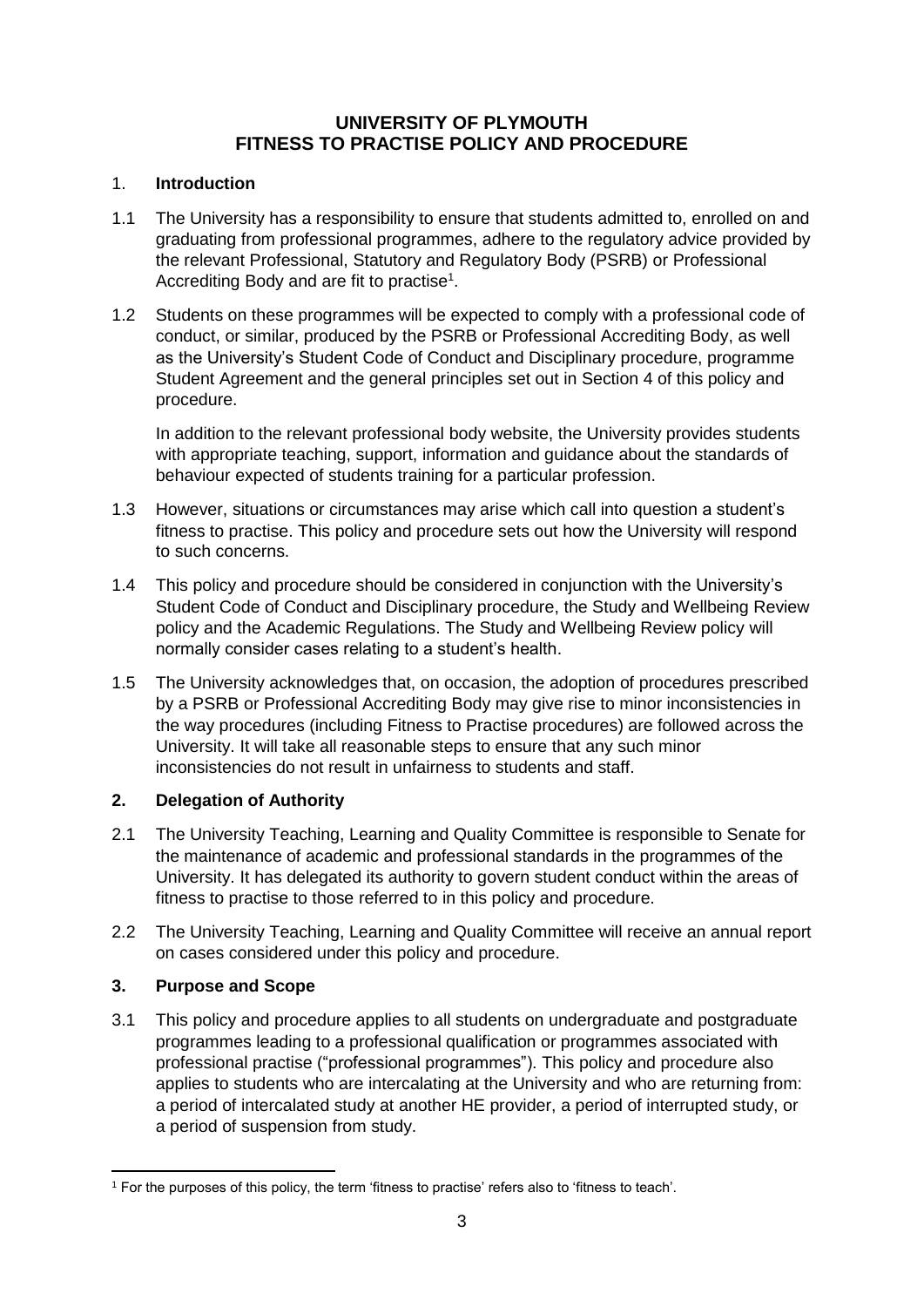- 3.2 Students must familiarise themselves with and comply with the relevant professional code of conduct, the University's Student Code of Conduct and the principles set out in Section 4 of this policy and procedure. A student's fitness to practise may be called into question in situations where a student does not comply with these codes and meet these standards.
- 3.3 Whilst students may not yet be professionally qualified or registered, it is important that they conduct themselves professionally at all times. The purpose of this is to justify and maintain the trust and confidence that the public places in the profession and professional practitioners, to protect and promote public safety and wellbeing and to promote and maintain proper professional standards and conduct.
- 3.4 The Fitness to Practise policy and procedure applies at all times. It is not restricted to activities during term time or on placement, on University or placement provider premises, or in respect of University or placement activities, and applies to online conduct including on social media. The policy and procedure applies from the point at which a student enters into contract with the University.
- 3.5 If the fitness to practise of a student undertaking Intercalated Study at another higher education institution is questioned by the host institution for whatever reason, the host institution should notify the University via the Head of School. In such circumstances, the University will investigate the matter as set out in this policy to determine whether the student's fitness to practise is or has been impaired.
- 3.6 There may be situations where a registered student is also in employment and the employer may have their own Fitness to Practise policy and procedure that the student-employee is required to follow as a condition of their employment. The University and the employer will agree which Policy shall apply to the student. If both policies apply, the employer and the University will agree the sequencing of these.
- 3.7 Where it is agreed that the Fitness to Practise policy and procedure of the employer shall apply, the employer shall provide details of those policies and procedures to the University. Where the University and the employer have not reached such an agreement, this Policy will apply.
- 3.8 Fitness to practise relates to matters of conduct (including behaviour at University, on placement and in students' personal lives), professional suitability (including health and character, noting paragraph 1.4) and performance (both academic and practice). Each case is considered on an individual basis.
- 3.9 In implementing this policy and procedure, the University will take into account the need to:
	- a. Protect patients, clients, pupils, children or service users
	- b. Safeguard children and other vulnerable groups
	- c. Understand and uphold appropriate standards of conduct and behaviour
	- d. Maintain public confidence in students and/or trainees and the professions they represent
	- e. Operate fairly and within the principles of natural justice
	- f. Operate with due regard to principles of diversity, equality and inclusion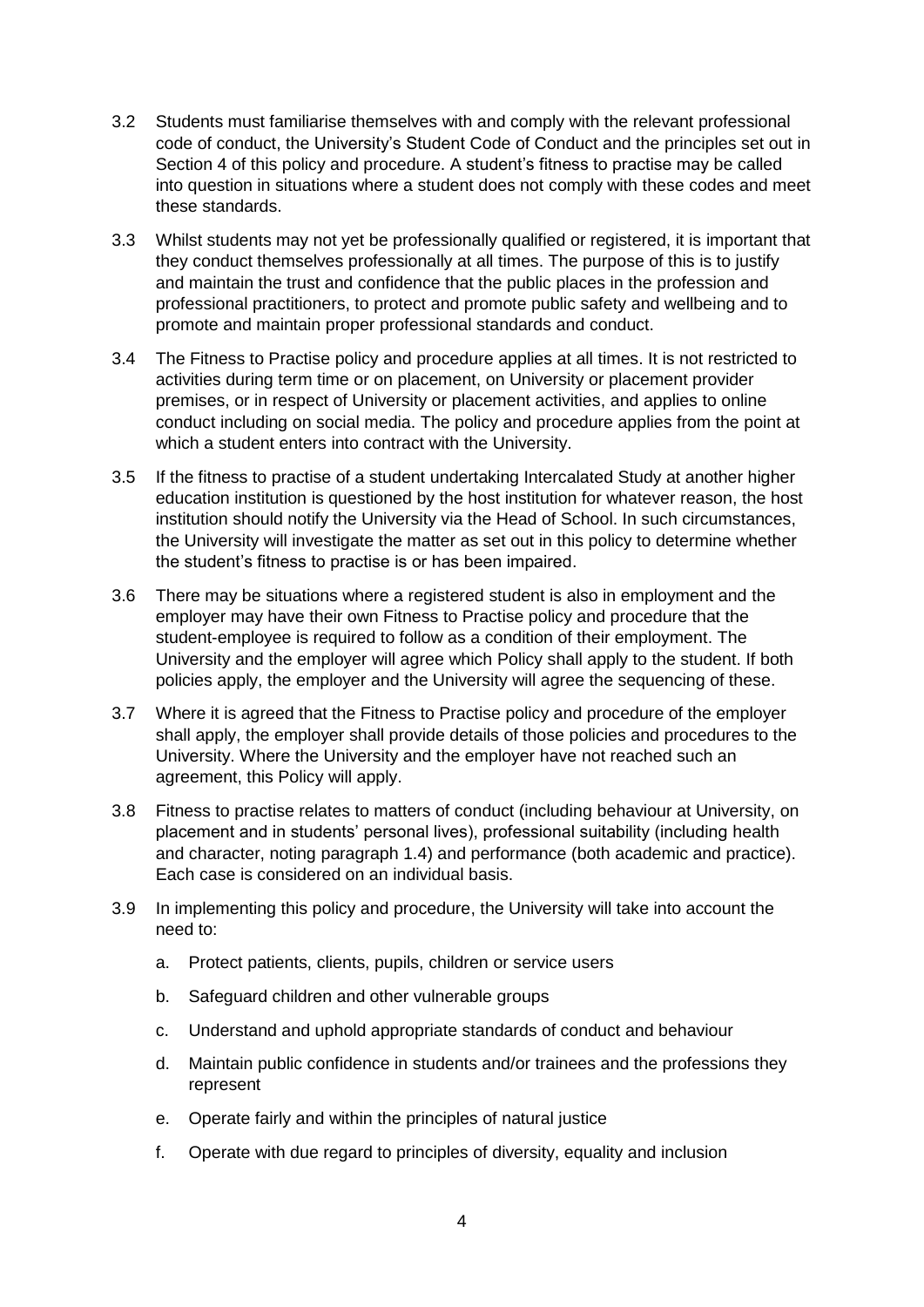- g. Maintain confidence in the ability of the University to deal appropriately with fitness to practise issues
- h. Respect confidentiality
- i. Promote a professional learning culture for students and for the University, where matters of concern (where appropriate) are used proactively to promote openness and learning, in the interests of students' future personal and professional development. The intention being to enable students to gain insight into the issue causing concern so that they can try to resolve it.
- 3.10 Concerns raised about a student's fitness to practise under this policy and procedure may result in one or more the following outcomes or sanctions for the student, which may be necessary to ensure public protection and to promote students' learning and personal development. This list is non-exhaustive:
	- a. Dismissal of the case and no further action
	- b. A written warning, which may be informal or formal. Informal warnings do not appear on student references nor are reportable to a PSRB and/or Accrediting Body. Formal warnings do appear on student references and are reportable to a PSRB and/or Accrediting Body.
	- c. Conditions and/or undertakings
	- d. Temporary suspension from placement and/or programme
	- e. Temporary suspension from the University
	- f. Permanent withdrawal from placement and/or programme
	- g. Permanent expulsion from the University
- 3.11 In a fitness to practise case, it is for the University to show that, on the balance of probabilities (more likely than not) the concern, issue or incident did take place. Where a student presents mitigation in their defence, it is for the student to show, on the balance of probabilities, the validity and relevance of the mitigation.

## **4. Professional Conduct Required of Students**

- 4.1 This section sets out a series of standards of conduct for students studying on professional programmes. As set out in Paragraph 3.2 above, students are also required to comply with the relevant professional code of conduct, or similar, and the University's Student Code of Conduct and Disciplinary procedure. Situations where a student does not comply with these codes and meet these standards may call into question a student's fitness to practise.
- 4.2 In their relationships with patients, clients, pupils, children or service users ("individuals and groups"), students are required to:
	- a. Respect these individuals and groups and treat them with dignity.
	- b. Make sure that they are clearly identified as students, where appropriate, and ensure that they do not represent themselves as professionally qualified.
	- c. Dress in an appropriate and professional way and be aware that these individuals and groups may respond to their appearance, presentation and hygiene.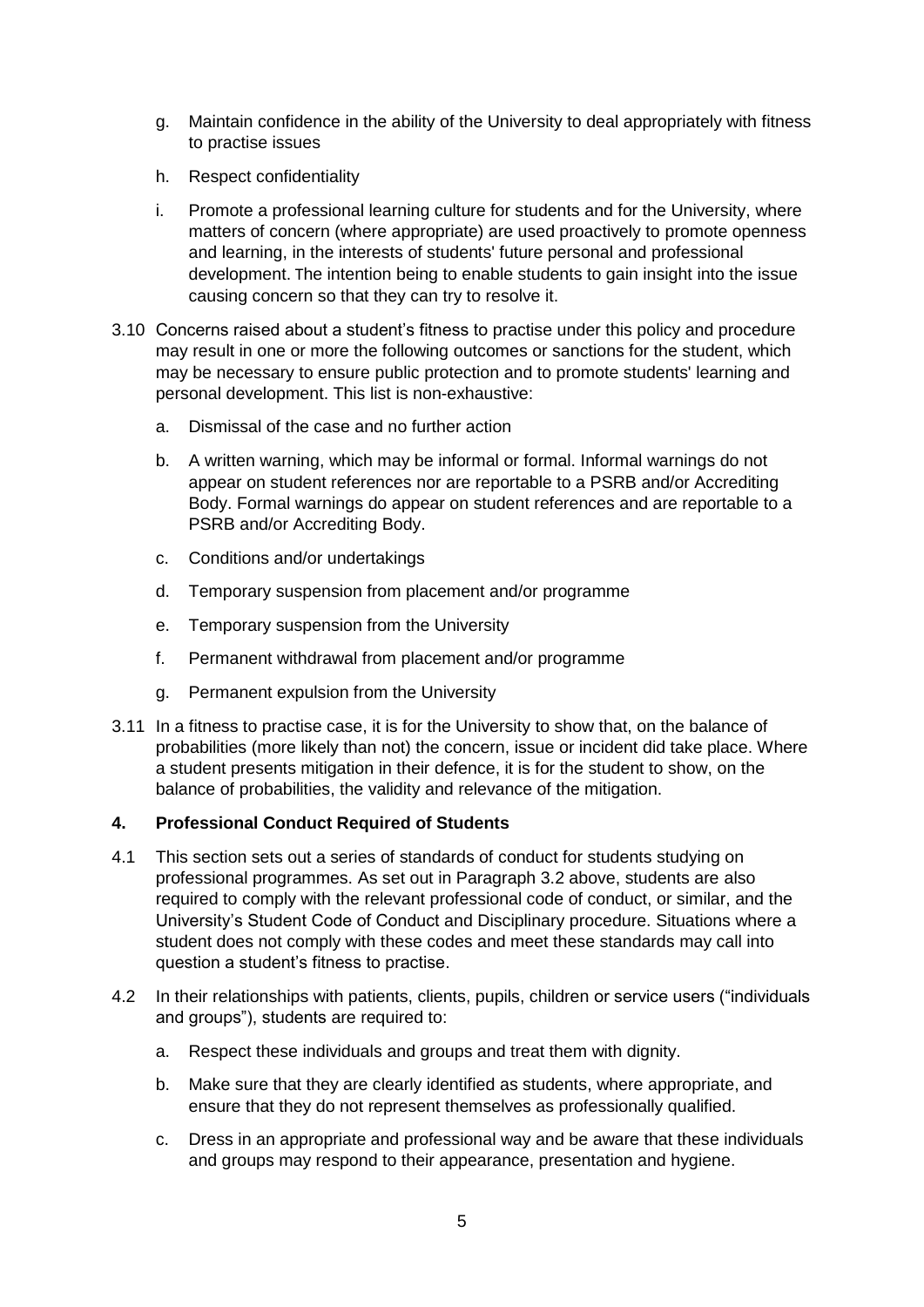- d. Maintain appropriate boundaries between themselves and these individuals and groups and anyone close to them. They must not use their professional position to cause distress or to exploit these individuals and groups.
- e. Be open and honest in dealing with these individuals and groups, their carers, relatives, partners, or anyone else close to them.
- f. Be aware of ethical issues in their professional behaviour with these individuals and groups.
- g. Make sure they follow the guidance of their appropriate professional body(s) on codes of ethics, informed consent and confidentiality.
- h. Undertake to ensure that children and vulnerable groups are safeguarded.
- 4.3 Students must behave in a way that reflects high standards of personal probity (i.e. being honest, trustworthy, and acting with integrity) and are required to:
	- a. Bring attention to any concerns they themselves or others may have about or errors they have identified in their clinical or teaching work. In the case of students on programmes involving clinical practice, they must demonstrate their duty of candour at all times.
	- b. Be honest, authentic and original in their academic work, including when conducting research, and take effective action if they have concerns about the honesty of others.
	- c. Be honest and trustworthy when writing clinical records, reports, logbooks and records and attendance registers etc., and when completing and signing forms.
	- d. Be honest in all CVs and all applications and not misrepresent their qualifications, clinical experience, position or abilities.
	- e. Be honest and trustworthy in any financial dealings that may be a required component of their placement, or in respect of any other financial dealings such as expenses claims or loan applications.
	- f. Cooperate with any enquiry by their Faculty or School or any other organisation into their health, behaviour or performance, or that of anybody else's.
	- g. Comply with the law.
	- h. Inform the Programme Leader or Head of School at the earliest opportunity that they have been arrested, cautioned, charged or found guilty of a criminal offence, with the exception of filtered convictions<sup>2</sup>. This should be documented in writing. Students may also be asked to make an annual declaration of good health and good character.
- 4.4 Students must maintain good practice and are required to:
	- a. not exceed their practice limitations.
	- b. ask for help or seek assistance when necessary. This may also include following medical advice in the treatment of any health condition they may have.

**.** 

<sup>2</sup> DBS filtering guide - [GOV.UK \(www.gov.uk\)](https://www.gov.uk/government/publications/dbs-filtering-guidance/dbs-filtering-guide)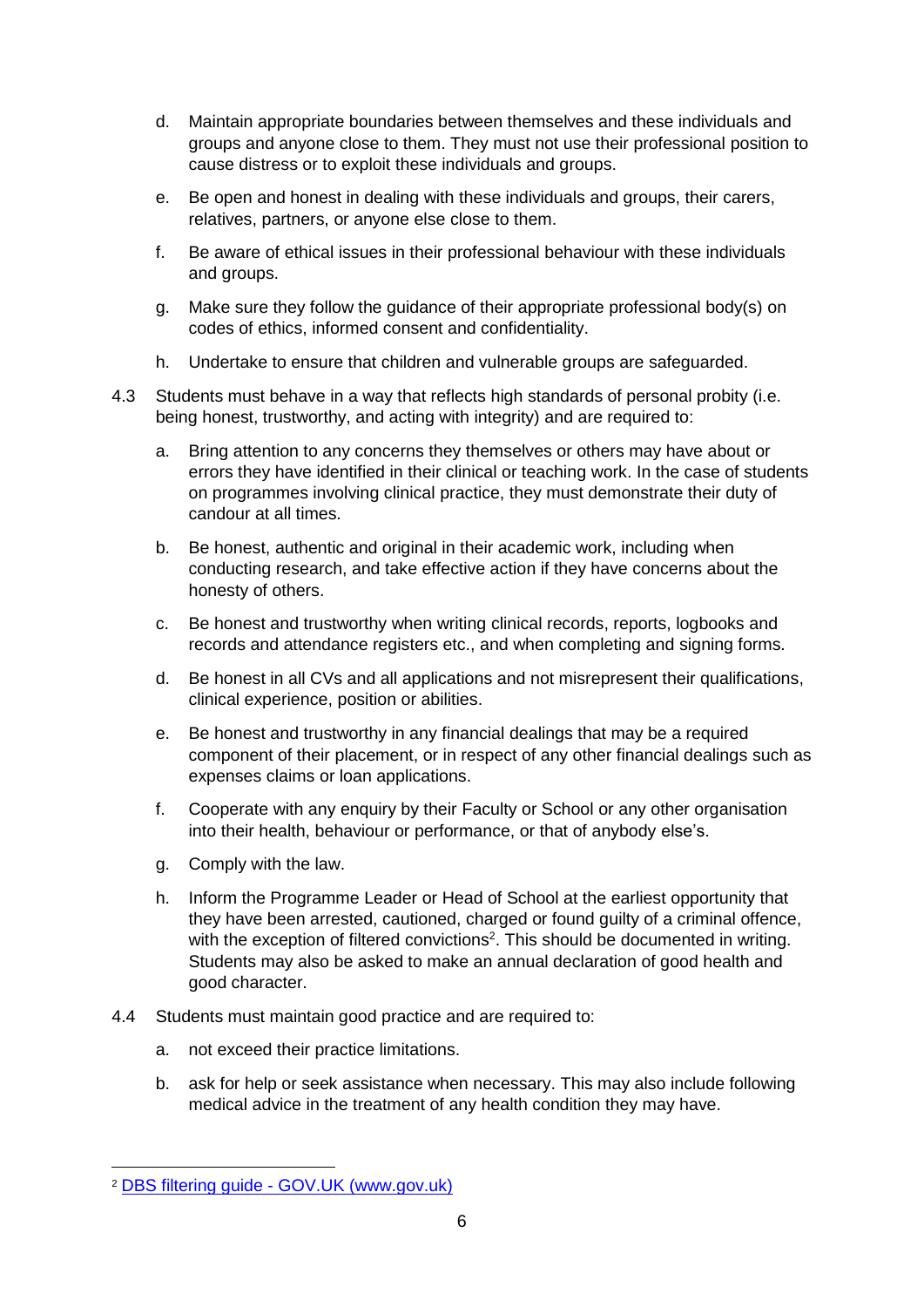- c. make sure that they are appropriately supervised for any clinical or teaching task they perform, and inform their tutor and/or other relevant persons (e.g. placement providers) if they have any concerns in this area.
- d. respect the decisions and rights of patients, clients or children in an education setting, placement coordinators or mentors.
- e. not discriminate against patients or clients by allowing their personal views to affect their professional relationship or the care they provide (this includes their views about a patient's or client's age, culture, disability, ethnic or national origin, gender identity, lifestyle, marital or parental status, race, religion or beliefs, sex, sexual orientation, and social or economic status etc.).
- f. For those students on programmes involving clinical practice, be aware that treatment should be based on the patient's/client's priorities and the effectiveness of care/treatment options, and that decisions should be arrived at through assessment and discussion with the patient or client and placement provider.
- g. behave with courtesy.
- h. report any concerns they have about patient, client, child or vulnerable group safety to an appropriate person.
- i. be aware that they must acquire knowledge, competencies, skills and professional attitudes in order to eventually register or maintain registration with their appropriate professional body.
- j. maintain high standards of punctuality and attendance of compulsory teaching or other sessions associated with the placement, making other arrangements with the University as appropriate.
- 4.5 Students on Initial Teacher Training programmes are expected to abide by Part 2 of the Teacher Standards (DfE, 2012), which state:
	- a. A teacher is expected to demonstrate consistently high standards of personal and professional conduct. The following statements define the behaviour and attitudes which set the required standard for conduct throughout a teacher's career.
	- b. Teachers uphold public trust in the profession and maintain high standards of ethics and behaviour, within and outside school, by:
		- i. treating pupils with dignity, building relationships rooted in mutual respect, and at all times observing proper boundaries appropriate to a teacher's professional position
		- ii. having regard for the need to safeguard pupils' well-being, in accordance with statutory provisions
		- iii. showing tolerance of and respect for the rights of others
		- iv. not undermining fundamental British values, including democracy, the rule of law, individual liberty and mutual respect, and tolerance of those with different faiths and beliefs
		- v. ensuring that personal beliefs are not expressed in ways which exploit pupils' vulnerability or might lead them to break the law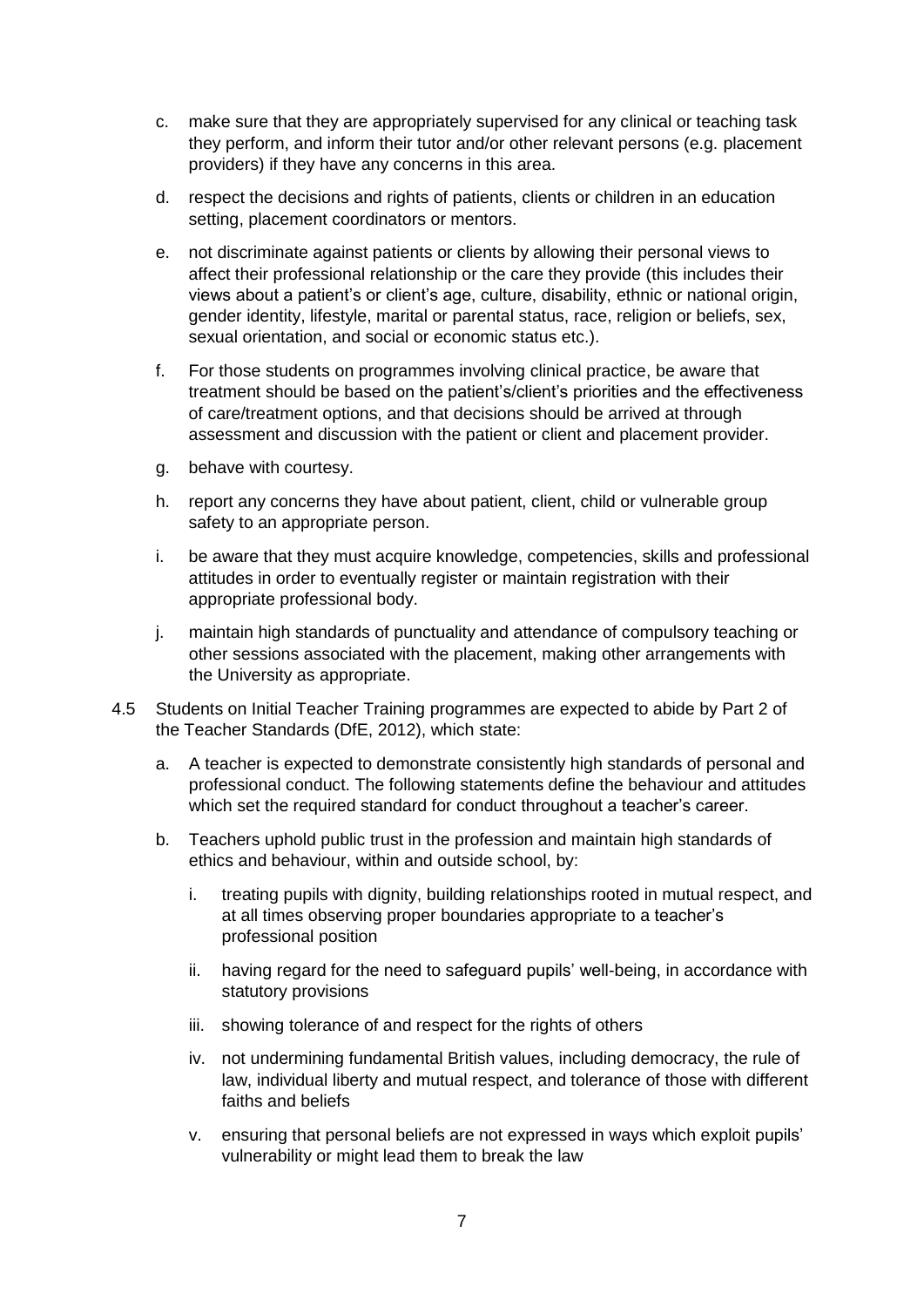- c. Teachers must have proper and professional regard for the ethos, policies and practices of the school in which they teach, and maintain high standards in their own attendance and punctuality.
- d. Teachers must have an understanding of, and always act within, the statutory frameworks, which set out their professional duties and responsibilities.
- 4.6 Students may be expected to make an annual declaration of good health and good character and to inform the University immediately of anything they think may affect their fitness to practise. This may include a change in a student's health status, arrest, caution or conviction for committing a criminal offence. Non-disclosure of relevant information may lead to concerns about a student's fitness to practise.
- 4.7 A non-exhaustive list of the types of concerns that may invoke this policy and procedure include:
	- a. A referral from the University's Student Conduct Office
	- b. Concerns about the student emerging from a third party (i.e. Placement Supervisor or Manager, clients or patients directly, or through a relative or advocate etc.) which question their fitness to practise
	- c. The student has told a member of the University that they have a problem and/or provided information, which questions their fitness to practise
	- d. The student exhibits, or is accused of, behaviour, which is inappropriate or does not comply with other standards set out in Section 4. This may include behaviour on social media or towards others
	- e. An accusation of intimidation of fellow students, patients, children in an educational setting, professional clients or staff
	- f. An accusation of acting in a violent manner
	- g. An accusation of fraudulent behaviour, including in relation to University or placement provider funds
	- h. Arrest on suspicion of committing, or receives a caution or conviction for committing, a criminal offence
	- i. An accusation of failing to rectify behaviour that has been subject to any other disciplinary action by the University
	- j. An accusation of drug or alcohol abuse.
	- k. An accusation of falsification of patient, client or other professional records
	- l. An accusation of failing to act in a way to ensure the safety and wellbeing of those who are vulnerable
	- m. An accusation of breaching confidentiality
	- n. An accusation of breaching safeguarding protocols

#### **5. Reporting Concerns**

5.1 Concerns about a student's fitness to practise may be received from any source, including (but not limited to) University staff, students, placement partners or other partner agencies, service users, the police or members of the public.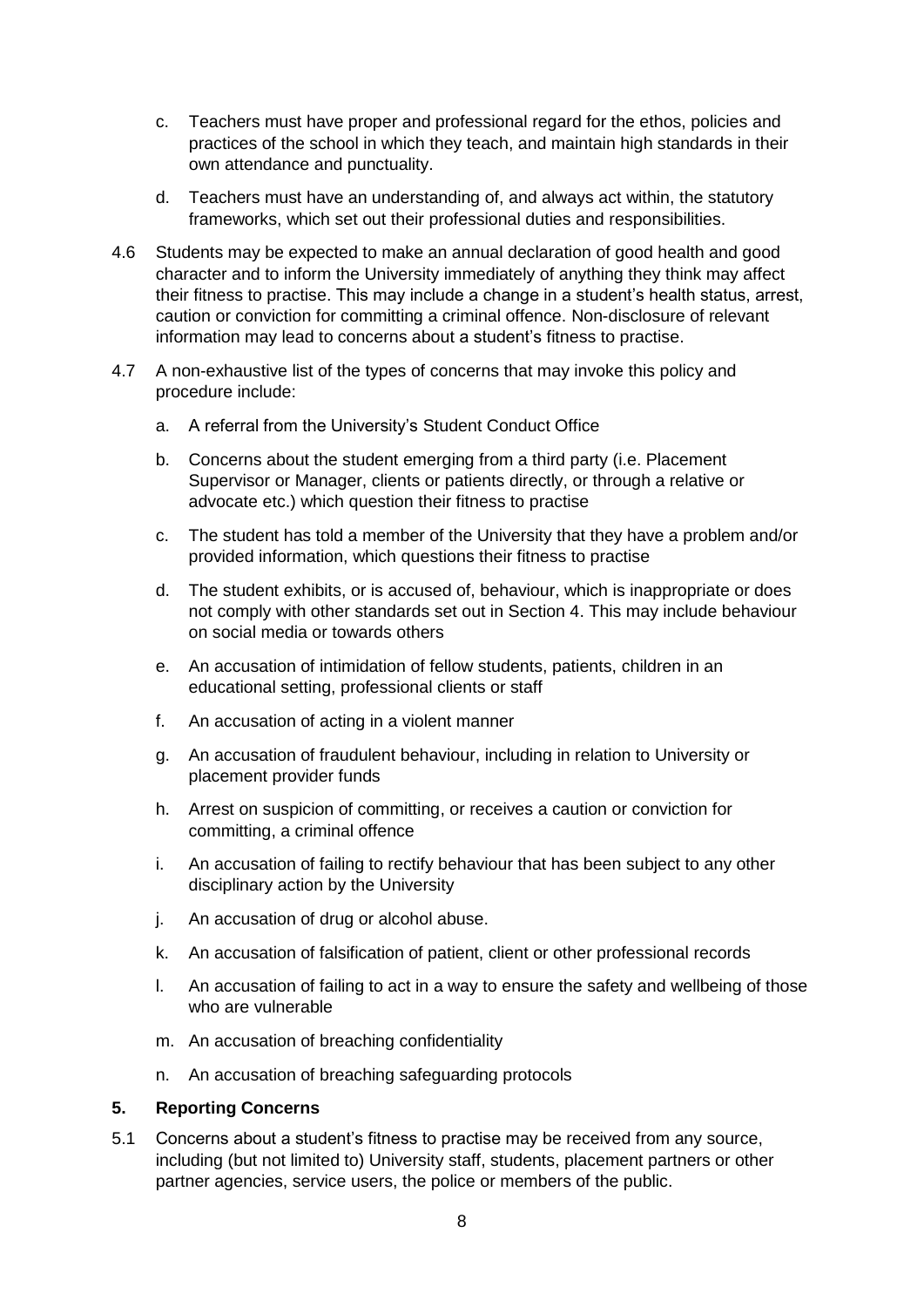- 5.2 Concerns about a student's fitness to practise should be reported immediately to the student's Programme or Year Lead or nominee to ensure that appropriate action is taken.
- 5.3 Where the student is an existing registrant (for example as a postgraduate student), the University may report a fitness to practise concern to the relevant PSRB, who may decide to conduct their own investigation which may result in a revocation of an existing registration.
- 5.4 Students must also be aware that they may be obliged, in accordance with the requirements of their PSRB, to declare sanctions received in pre-registration education (i.e. at University) at the point of application for or on receipt of a professional registration and/or when seeking employment.

## **6. Temporary Suspension**

- 6.1 Where a concern is raised about a student's fitness to practise, they may be suspended temporarily from placement and/or University for one of the following reasons:
	- a. The student poses a potential risk of harm to themselves, service users, other students, University staff or staff at partner organisations
	- b. The allegation represents a potential or actual threat to the safety, security, health, wellbeing, good order, or reputation of the University, its students and members, an external organisation or placement provider, or members of the public
	- c. The allegation creates a risk to trust and confidence in the proper operation of the profession
- 6.2 Temporary suspension is a neutral act and while temporary suspension may occur prior to commencing an investigation, it will not prejudice any investigation as set out in Section 9. Temporary suspension is not a penalty in the context of this policy and procedure, therefore, the University will consider ways to mitigate the impact of temporary suspension on the student.
- 6.3 Temporary suspension may be authorised by the following persons:
	- a. the Programme or Year Lead or nominee for temporary suspension from placement.
	- b. the Head of School or Executive Dean for temporary suspension from the programme.
	- c. a Deputy Vice-Chancellor or the University Registrar and Secretary for temporary suspension from the University.
- 6.4 Confirmation of the temporary suspension and the reasons for it, together with its terms, will be given to the student in writing.
- 6.5 If a student is suspended temporarily, the original decision-maker will continue to review the conditions in place on an ongoing basis.
- 6.6 A student subject to temporary suspension may request a review of the decision and/or its terms: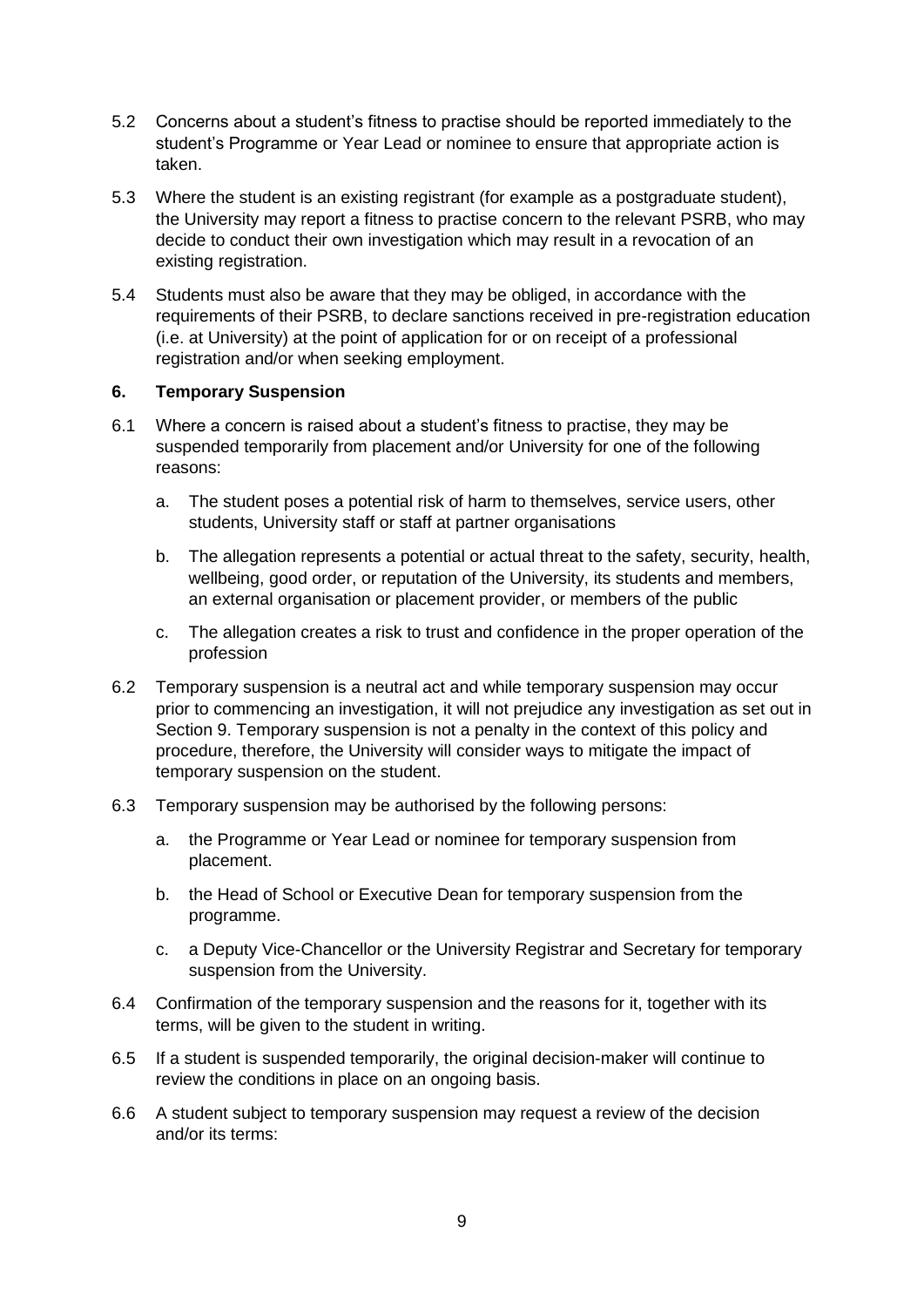- a. The request for a review of a temporary suspension from placement or programme should be submitted in writing to the Faculty, who will arrange for the review to be conducted by the Executive Dean or nominee. If the Executive Dean has decision the taken in 6.3b, the request for review of the decision will be taken by the Executive Dean's nominee.
- b. The request for a review of a temporary suspension from the University should be submitted in writing to the Academic Registrar, who will arrange for the review to be conducted by a senior officer, with no prior involvement in the matter, as set out in Paragraph 6.3c.

## **7. Allegations involving the police, PSRBs or other external bodies**

- 7.1 Where the police, courts or other external bodies i.e. PSRBs, are involved, the University may place its consideration of the matter on hold until the external proceedings have been concluded. The University's consideration of a fitness to practise matter may be resumed at any stage should the University deem it to be appropriate in the circumstances.
- 7.2 The University may take action in respect of a student whether they are convicted or acquitted in criminal proceedings and irrespective of a finding by a PSRB.

The University is not bound by the outcome of any criminal prosecution or external proceedings. However, it may, in its discretion, take any penalty imposed by a criminal court or other authority into consideration in determining any outcome to be imposed.

As set out in 4.3h, students must inform the Programme Leader or equivalent at the earliest opportunity if they have been arrested, cautioned, charged, or found guilty of a criminal offence, with the exception of filtered convictions.

#### **8. Sources of Support, Information and Advice**

- 8.1 A student may bring a current registered student of the University or member of staff from the University community to any meeting or hearing under this policy and procedure for support, the recommendation being that this is a representative from the [Students' Union Student Advice](https://www.upsu.com/advice/) team.
- 8.2 The role of the supporter is to provide advice and emotional support, but it is not an advocacy role. A student cannot bring a legal representative to any meetings held under this procedure unless a decision might exclude them from professional registration permanently. Such a decision can only be made at a Fitness to Practise Panel hearing under stage 2b of this procedure. A supporter cannot act both as a witness and as a supporter.
- 8.3 Independent advice is available to all students through the University of Plymouth Students' Union (UPSU) and other relevant areas of the University including, where applicable, Disability Services.

#### **9. Fitness to Practise Procedure**

- 9.1 The Programme Leader/Year lead or nominee will invoke this procedure to determine whether the student is fit to practise in cases were a concern is raised that a student has failed to uphold:
	- the standards of the relevant professional code of conduct
	- the programme's Student Agreement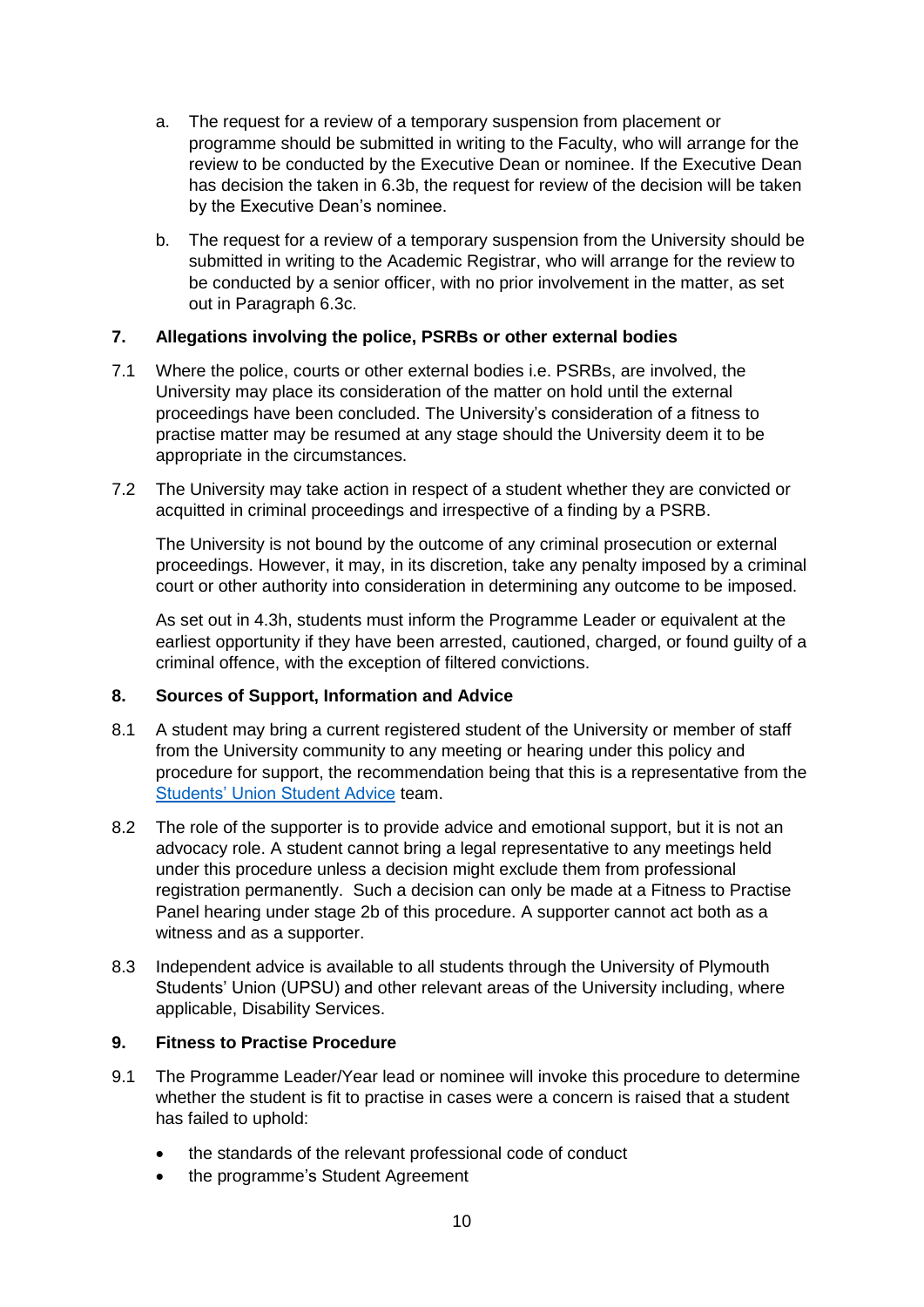- the University's Student Code of Conduct and Disciplinary procedure
- the principles set out in Section 4 of this policy and procedure
- 9.2 There are three stages of the Fitness to Practise Procedure:

| Stage 1         | Informal Stage: Preliminary Meeting |
|-----------------|-------------------------------------|
| Stage 2         | Formal Stage:                       |
| 2a              | Assessment and Evaluation Meeting   |
| 2h <sub>1</sub> | <b>Fitness to Practise Panel</b>    |
| Stage 3         | <b>Appeal Stage</b>                 |

9.3 Attempts will normally be made to address fitness to practise concerns in an informal and supportive context. Wherever possible and appropriate, all efforts will be made to resolve a concern at Stage 1. However, in cases of serious or repeated concerns, the University reserves the right to proceed straight to Stage 2. The decision to proceed straight to Stage 2 will be made by the Head of School or nominee.

#### **Stage 1- Informal Stage: Preliminary Meeting**

- 9.4 At Stage 1 two representatives from the programme or School will normally meet the student to discuss the concern. Details of the concern will be given to the student and they will have an opportunity to respond.
- 9.5 In advance of the meeting, the student will be informed they may bring a supporter to the preliminary meeting in line with Section 8.
- 9.6 Following discussion with the student, the programme/School representatives will recommend one of the following to the Head of School or nominee:
	- a. That the concern does not fall within the scope of this policy and procedure and should be referred to a different University regulation, policy or procedure.
	- b. There is no case for concern.
	- c. There has been a departure from professional standards but no ongoing concern about fitness to practise
	- d. That there is an outstanding concern about the student's fitness to practise, in which case they will take one of the following actions:
		- i. Give appropriate advice and guidance, set out in an action plan with deadlines placed on the student's record. The action plan may be referred to in any future fitness to practise proceedings. The student will be informed in writing of the action plan but this does not constitute a formal warning.
		- ii. Refer the matter to Stage 2 of the Fitness to Practise Procedure.
- 9.7 The Stage 1 preliminary meeting will normally be held within 10 working days of receipt of the concern and students will normally be given two working days' notice of this informal meeting.
- 9.8 The student will normally receive notification in writing of the decision, and the reasons for that decision, made at Stage 1 within 5 working days of the meeting.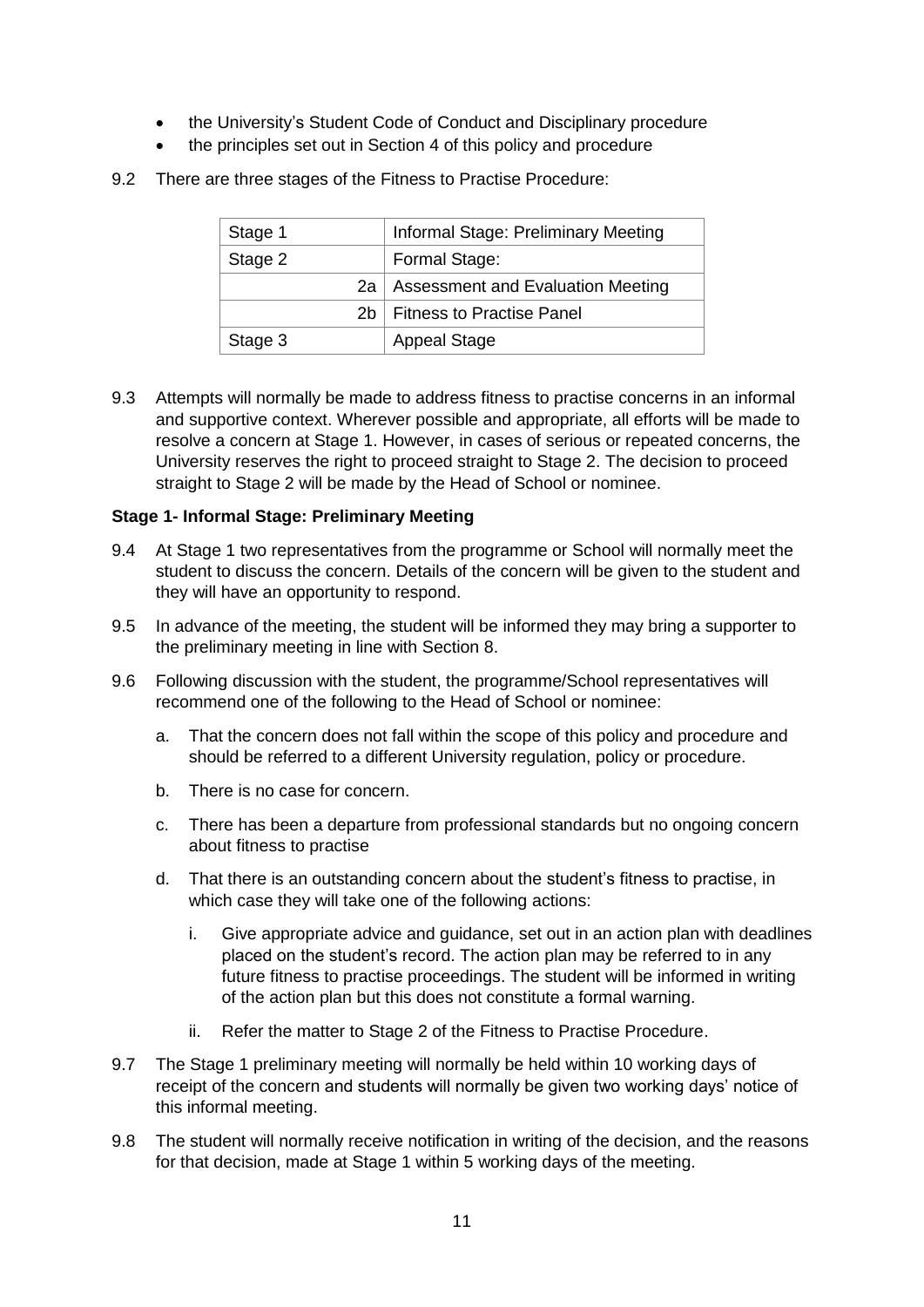## **Stage 2 - Formal Stage**

#### **Stage 2a: Assessment and Evaluation Meeting**

- 9.9 Stage 2a will be initiated by the Head of School or nominee. A concern may be referred to Stage 2 because of consideration at Stage 1 and/or where there are continued concerns or if, in the view of the Head of School or nominee, the concern is sufficiently serious that it should be referred straight to Stage 2. The Head of School or nominee will appoint an appropriate investigator who will arrange for a Stage 2a Assessment and Evaluation meeting.
- 9.10 If a student's Fitness to Practise is being considered because of previous findings under the Student Code of Conduct and Disciplinary Procedure, or because of a criminal conviction, the facts of the case will already have been established. In such cases, a formal investigation of the facts is not generally required so the case will normally proceed directly to Stage 2b for consideration by a Fitness to Practise Panel.
- 9.11 Formal investigations will be initiated under Stage 2a where the facts of the case have not yet been established, or if further information is needed about the effects of the issue leading to concern relating to the student's fitness to practise.
- 9.12 The investigator will gather information and documentation relating to a concern or allegation. This may include conducting interviews with or requesting statements from any witnesses where necessary.
- 9.13 The student will then be invited to attend an Assessment and Evaluation meeting. The student will normally be given five working days' notice and will be informed of the following:
	- a. Details of the concern and/or allegation and that an investigation is being carried out at Stage 2a;
	- b. A copy of any relevant documentation;
	- c. Confirmation of the time and date of the Assessment and Evaluation meeting, to which the student may bring a supporter as set out in Section 8 of this policy and procedure; and
	- d. The names of any other attendees of the Assessment and Evaluation meeting convened, which may include representatives of the Faculty.
- 9.14 During the Assessment and Evaluation meeting, the concern will be discussed and the student provided with the opportunity to respond and give their own perspective, normally in their own words and not through a supporter.
- 9.15 Where possible, the Assessment and Evaluation meeting will confirm one of the following outcomes to the student:
	- a. No further action will be taken.
	- b. The student is allowed to continue fully on the programme but appropriate advice is given as to future conduct whilst enrolled on the programme.

NB - At this stage, it may also be necessary, for the student's benefit, to require the student to attend an alternative placement.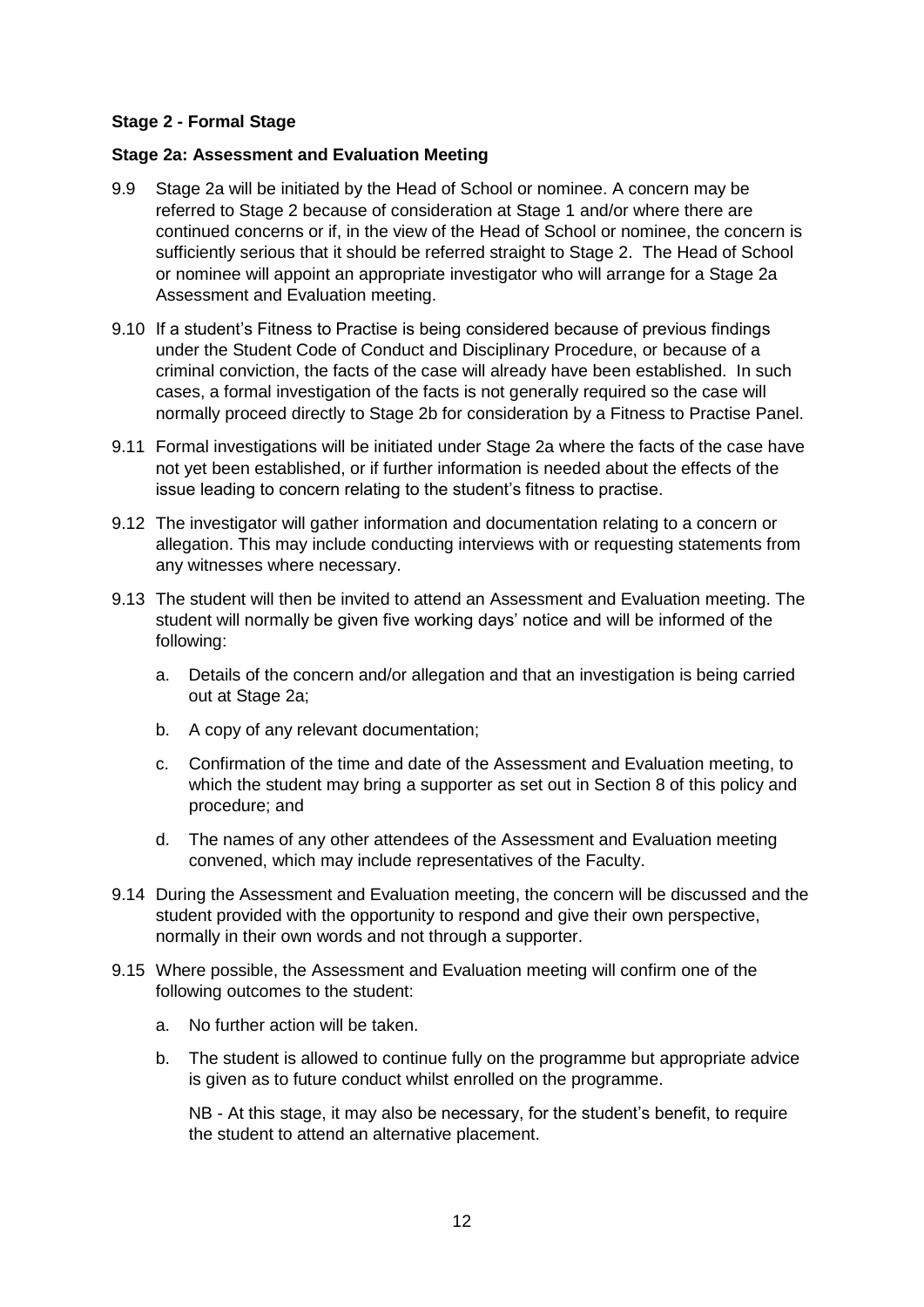- c. An informal warning and/or any undertakings is issued and noted on the student's record. This may be referred to in any future fitness to practise proceedings.
- d. A formal warning and/or any undertakings is issued, as described in paragraph 9.45(c).
- e. The student is required to interrupt their programme of study where there are concerns as set out in paragraph 6.2.
- f. The matter is referred to a Stage 2b Fitness to Practise Panel.
- 9.16 A summary report, setting out the decision and the reason for the decision, will be sent to the student following the Assessment and Evaluation meeting. The indicative content of the summary report is set out in Appendix 1.
- 9.17 The Stage 2a Assessment and Evaluation meeting will be normally be completed within 25 working days from the first report of the concern.
- 9.18 Students have the right to request a review of the decision taken at the Assessment and Evaluation meeting, in part or in whole.
- 9.19 Students may only request a review on one or more of the following grounds:
	- (a) New evidence has emerged which can be corroborated and could not reasonably have been expected to have been submitted earlier.
	- (b) There was bias, or a reasonable perception of bias, during the procedure.
	- (c) The Fitness to Practise policy and procedure was not followed correctly.

A request for review against academic or professional judgement will not be considered.

- 9.20 Requests for review must be submitted in writing to the Faculty within 10 working days of the date that the student was sent the summary report. The Executive Dean of the Faculty will consider requests for review.
- 9.21 The Executive Dean shall make no further enquiry into matters of fact unless new evidence is submitted which they consider should be taken into account. The Executive Dean may either:
	- (a) Reject the request for review and endorse the outcome, or
	- (b) Uphold the review request, in which case the Executive Dean will ask the Head of School to reconsider the original outcome. Students may not subsequently request a review of the decision taken following reconsideration of the case.
- 9.22 The Executive Dean shall convey their decision in writing to the student within 10 working days of receipt of the request for review. Their decision on whether to uphold or reject the request for review is final. The student will be issued with a Completion of Procedures letter by the Complaints and Appeals Team to refer their case to the Office of the Independent Adjudicator if they remain dissatisfied (see section 11).

## **Stage 2b: Fitness to Practise Panel hearing**

9.23 Following an Assessment and Evaluation meeting at Stage 2a, the Head of School will write to the student if a decision was made that the matter is referred to Stage 2b and a Fitness to Practise Panel hearing should be convened.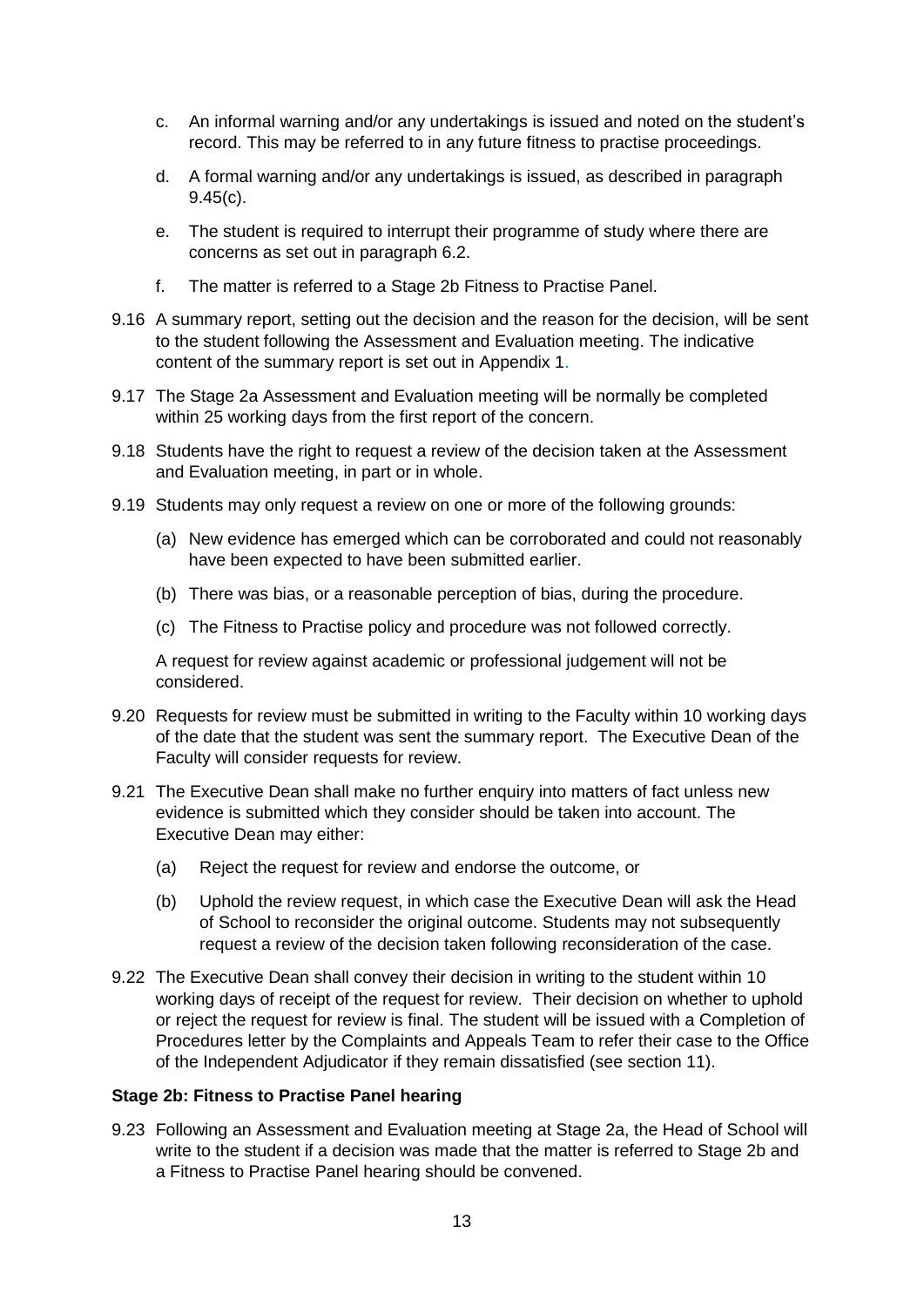- 9.24 The Fitness to Practise Panel shall hear a case normally within 25 working days of its referral to a Panel.
- 9.25 The student will be informed of the date of the hearing and the composition of the Panel. They will be provided with details of the concern and a copy of all the documentation to be considered by the Panel no less than 10 working days beforehand. The student will also be informed they may bring a supporter to the Panel hearing in line with Section 8.
- 9.26 The Faculty will appoint a suitable person to act as Clerk to the Panel, whose role will include:
	- a. Assisting with the organisation of the Panel.
	- b. Advising the Chair on procedure, before and after the hearing.
	- c. Keeping a record of the matters that are covered, which may include an audio recording.
	- d. Requesting clarification for the record during the hearing.
	- e. Providing advice to the Chair, at their request.
	- f. Reminding the Chair of relevant University policies and procedures, Academic Regulations, including those of any relevant PSRBs or Professional Accrediting Bodies.
- 9.27 If the student is unwell or prevented from attending the Fitness to Practise Panel hearing by other exceptional circumstances, the student must notify the Faculty as soon as possible. Where there are exceptional circumstances supported by corroborating evidence, the Panel hearing may be rearranged.
- 9.28 The student may submit a written statement and copies of any relevant information to the Panel, but should do so no less than 5 working days beforehand.
- 9.29 The investigator ('case presenter') will attend the meeting to set out the concern and relevant evidence. The case presenter may propose or comment on any eventual outcome or penalty to be imposed, but will not be involved in the deliberations of the Fitness to Practise Panel in any way.
- 9.30 The student and the case presenter may call witnesses before the Panel and should provide to the Clerk the names of those witnesses no less than 5 working days beforehand.
- 9.31 As stated in 8.2, a student cannot bring a legal representative to any meetings held under this procedure unless a decision might exclude them from professional registration permanently. As decisions such as these can be made at this stage of the procedure, if a student intends to be accompanied by a legal representative at the Fitness to Practise Panel hearing, they must notify the Faculty no less than 5 working days beforehand. Where the student indicates in advance that they do intend to be accompanied by a legal representative, the University may also wish to be legally represented.
- 9.32 Where a student is accompanied by a legal representative, whose attendance has not previously been notified to the Faculty, and a legal representative is not in attendance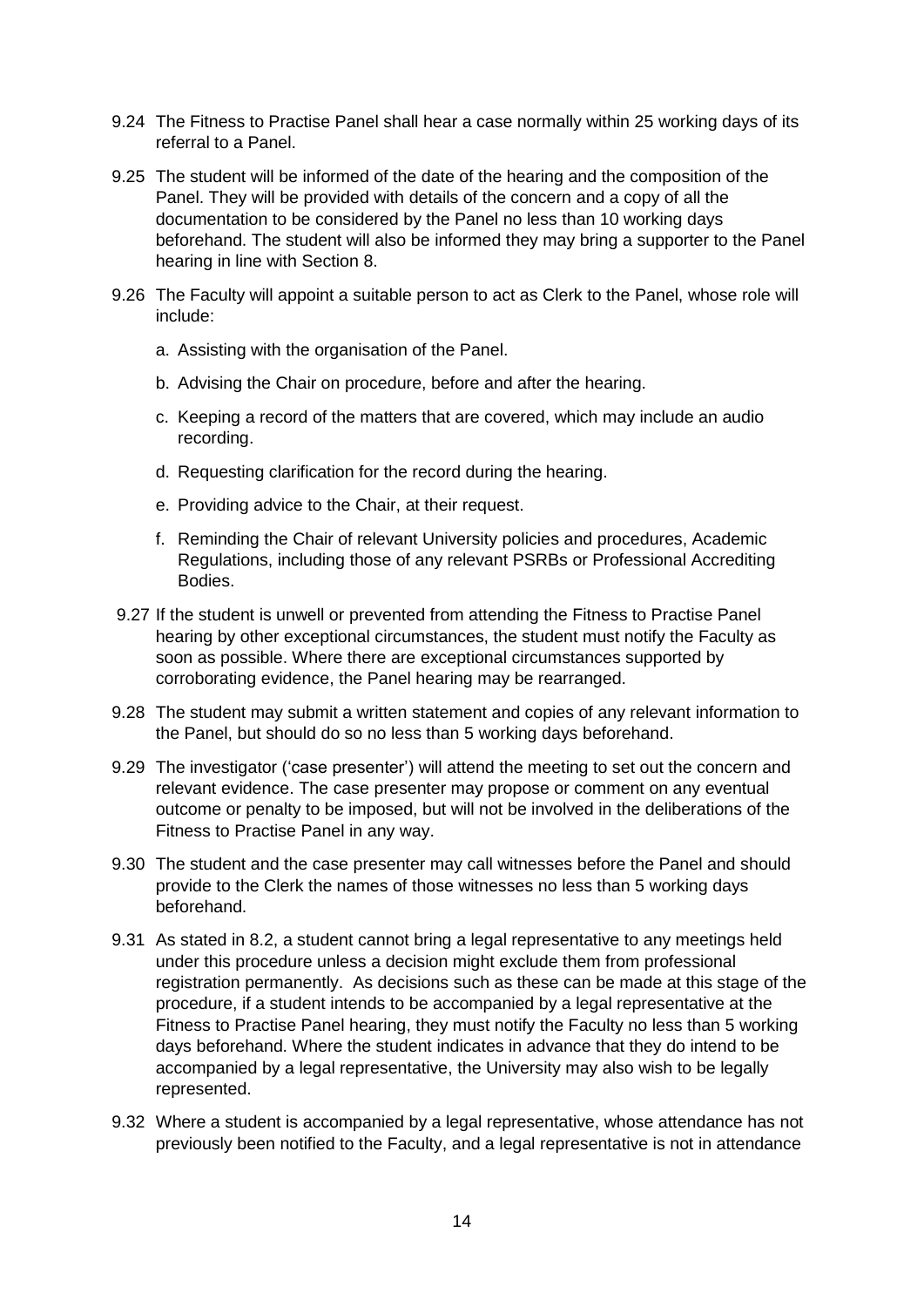for the University, the Chair will adjourn the Panel meeting until the University can be legally represented.

- 9.33 The Fitness to Practise Panel may, at the discretion of the Chair, adjourn a hearing and request additional evidence from either party. The Panel will reconvene as soon as is practical for all parties, and the parties will normally be given at least 2 working days' notice of the time and date of the reconvened meeting.
- 9.34 The Fitness to Practise Panel meeting is a confidential meeting and held in private.
- 9.35 The student will be required to attend the meeting of the Panel in person. If the student fails to attend without reasonable explanation', the Panel may consider the case and reach a decision in the student's absence. The Chair will have discretion as to what constitutes a 'reasonable explanation'.

#### **Fitness to Practise Panel Membership**

- 9.36 The purpose of the Fitness to Practise Panel hearing is to hear concerns, to make a decision about whether or not a student is fit to practise and to determine an appropriate outcome.
- 9.37 The membership of the Fitness to Practise Panel is as follows:
	- a. A senior member of University staff (including Deputy Vice-Chancellor, Executive Dean or Associate Dean) not previously involved in the case (Chair).
	- b. A registrant of the PSRB that governs or regulates delivery of the student's programme. In the case of Physician Associate or other emerging healthcare professions, a representative from an associated registered profession.
	- c. For students on programmes involving clinical practice a senior practitioner from an employer partner organisation relevant to the student's programme who has experience of dealing with fitness to practise.
	- d. A sabbatical officer of the University of Plymouth Students' Union, who does not know the student being investigated.
	- e. Up to 3 co-opted members to be nominated by the Chair, at least one of which should be an academic member of staff. Where the concerns are health related, membership may include a relevant health specialist, for example a psychiatrist or occupational health physician. The relevant health specialist should not be involved in the treatment of the student.
	- f. The Clerk, and any minute-taker, are not members of the Panel and are nonvoting.
- 9.38 All members of the Panel will be impartial and will not normally have been involved in earlier stages of the process. The Faculty will ensure a balance of panel members and will reflect on the diversity of the panel in cases where this may be a relevant consideration. Panel members will be trained and should have appropriate experience, be prepared to seek appropriate expert advice, especially in cases involving health or impairment issues and ensure fitness to practise proceedings are fair and proportionate.
- 9.39 The Panel will be considered quorate if one academic staff member, one senior registered practitioner, and one student member are present, in addition to the Chair.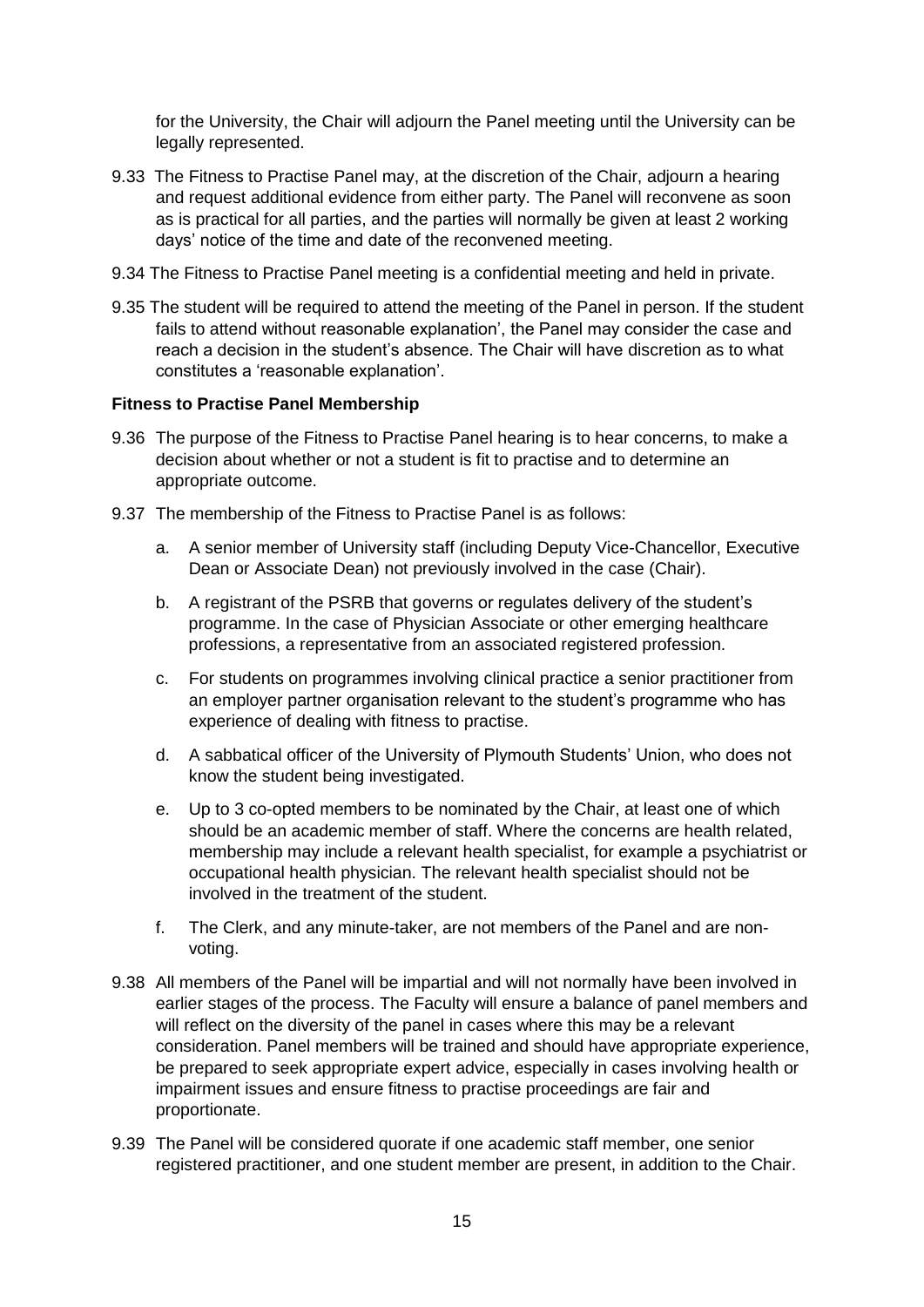9.40 In the event that the Panel is unable to reach a unanimous decision, a majority decision on the recommendations and/or findings may be made. The Clerk must record the fact that it is a majority decision. Where there is a split decision, the Chair will make the final decision.

#### **Panel Proceedings**

- 9.41 The Panel's proceedings will normally be as follows:
	- a. Panel members have a preliminary discussion without the student, the student's supporter or the case presenter being present.
	- b. The student, the student's supporter and the case presenter are invited to join the meeting. The Chair introduces all those present.
	- c. The Chair confirms that the student consents to an audio recording being made to facilitate a written record of the meeting later.
	- d. The Chair confirms that the student is well enough to attend. The Chair also checks that the student and supporter have received details of the case against the student and any supporting documentation, and that they understand fully the nature of the allegation(s) and the purpose of the Fitness to Practise Panel hearing.
	- e. The Chair explains the order of proceedings to the student.
	- f. The concern and any supporting evidence is presented by the case presenter, who may call witnesses.
	- g. Members of the Panel and the student are invited by the Chair to ask the case presenter and any witnesses questions related to the case or evidence.
	- h. The Chair then invites the student to put forward verbally to the Panel their response to the concern and to call any witnesses.
	- i. Members of the Panel and the case presenter are invited to put questions to the student and any witnesses.
	- j. At any time during the Panel meeting, the student may ask the Chair for a recess. In any recess, all non-Panel members will temporarily leave the hearing.
	- k. The Chair invites the case presenter to make any final response or remarks.
	- l. The Chair invites the student to make any final response or remarks.
	- m. The Panel, with the Clerk in attendance, shall deliberate in private only recalling the case presenter and the student to clarify points of uncertainty on evidence already given. If recall is necessary, both parties are to return notwithstanding the possibility that only one of them may need to clarify the point giving rise to doubt.
	- n. The Panel members then deliberate further in private on any points of clarification.
	- o. The Panel shall announce the decision to the parties either personally or in writing, as may be determined by the Panel.
- 9.42 Where Fitness to Practise investigations involve multiple students, a single Fitness to Practise Panel will be convened, but will consider the impairment of each student separately. In such cases, the Panel will normally: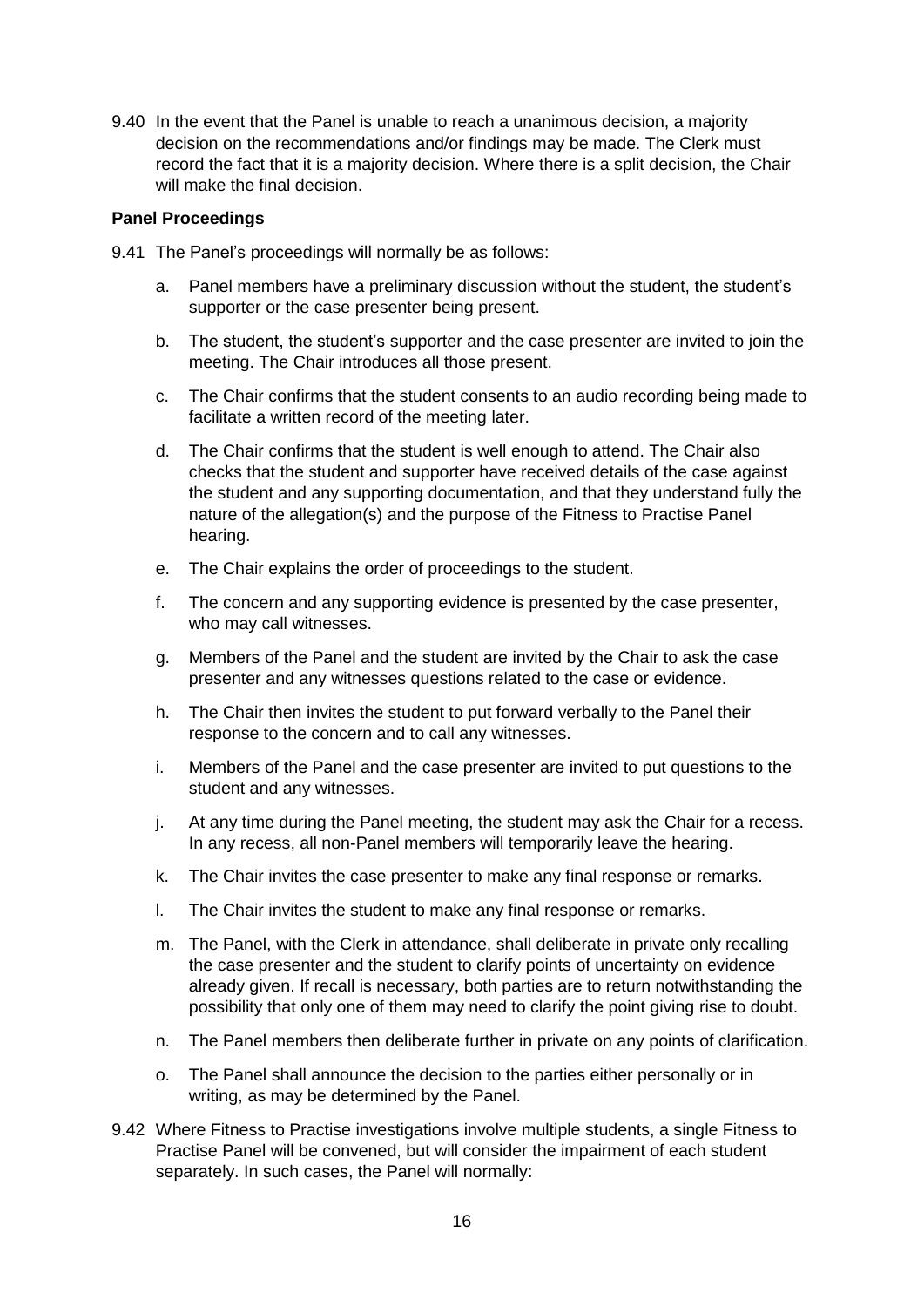- a. Redact documentation, where necessary, in order to protect personal and sensitive data and information. However, redaction must not restrict the ability of any student to understand the case against them in order to prepare an appropriate response.
- b. Offer each student the opportunity to make opening and closing statements, to receive questions and to question witnesses.
- c. Invite all students under consideration to remain present throughout the hearing so they will have the opportunity to hear all testimony provided.
- d. Offer each student an opportunity to speak to the panel privately so that they can raise confidential or sensitive matters relating to mitigation.
- 9.43 The Panel will determine whether, on the balance of probabilities, the allegations are proven and if the student's fitness to practise has been and/or is impaired.
- 9.44 If the Panel determines that the student is fit to practise and there has been no significant departure from professional standards, the concern will be dismissed and no further action will be taken.
- 9.45 If the Panel determines that there has been a significant departure from professional standards, there is an ongoing concern about the student's fitness to practise, or that the student is unfit to practise, it may, at its discretion, apply one or more of the following:
	- a. Permit the student to continue on the course provided the student fulfils certain specified conditions or undertakings. The Panel may give advice to the student on their future conduct or engagement whilst enrolled on the programme. If appropriate, the Panel can recommend that an informal warning is given and noted on the student's record, which may be referred to in any future fitness to practise proceedings.
	- b. Permit the student to continue on the course with a formal action plan. The plan will be supportive and designed to enable the student to demonstrate they are professionally suitable. The Programme Leader (or nominee) will monitor the action plan. Failure by the student to adhere to the plan will be viewed as a further fitness to practise issue and the Fitness to Practise Policy and Procedure may be re-invoked at this or an earlier stage. Where appropriate, the action plan may include referral to Occupational Health or other University services. A record of the action plan will be held in the student's file, reference to which may be made in any future fitness to practise proceedings.
	- c. Issue a formal warning, which will be placed in the student's file for a period to be determined by the Panel, including up to and after the duration of the student's course. The student will be notified that while the warning remains on the file any reference given by the University for employment or further study may include a statement that the student was subject to a Fitness to Practise Panel hearing during the programme. Details of the allegation or the outcome will not be given in the reference.
	- d. The Panel may require discontinuation of a placement. The University may share, as appropriate, information about a student's professional and/or academic progress with placement providers, including (but not limited to) the outcome of a Fitness to Practise Panel meeting. Whilst the University will take all reasonable steps to secure an alternative placement, placement providers may refuse to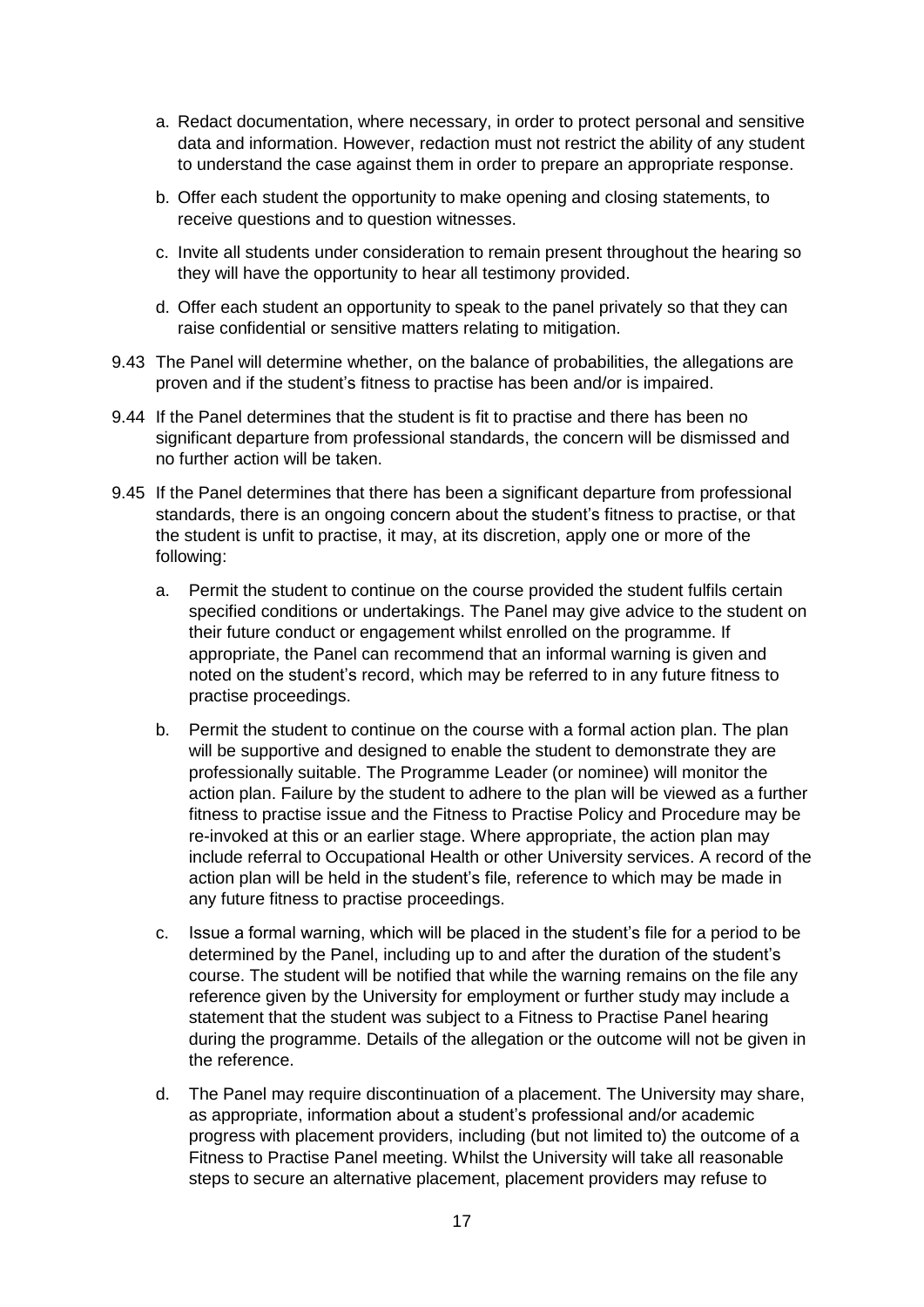accept particular students, and this may legitimately jeopardise the student's ability to complete the course.

- e. Suspend the student from the programme and/or the University for a defined period, with return subject to conditions agreed or delegated by the Panel (e.g. recovery from health issues or resolution of other relevant or mitigating factors).
- f. Require the student to withdraw from the programme. There may be an option to transfer to another programme of study. The Panel will specify the parameters for any transfer.
- g. Expel the student from the University. Subject to the recommendation of an Award Assessment Board, the student may be eligible to receive any alternative award to which they are entitled.
- h. Such other sanctions as may be found appropriate by the Fitness to Practise Panel.
- 9.46 The process that the Panel follows in order to reach its decision has four stages. The Panel must have regard to the burden and standard of proof.
	- a. Firstly, the Panel makes a determination on the facts before it.
	- b. Secondly, the Panel makes a determination on the impairment of Fitness to Practise due to unprofessional conduct or ill health, taking into consideration the seriousness of the allegation, the circumstances and context of the case and the level of the student. The Panel will also consider previous findings under this policy and procedure or any other University regulations, policy or procedure.
	- c. Then the Panel makes a determination as to whether there are any extenuating or remediating factors that should be taken into consideration. These might include training or treatment that the student has undergone in the interim.
	- d. Finally, the Panel makes a determination as to what sanction(s), as set out in 9.45, is appropriate to the particular facts of the case and any extenuating circumstances.
- 9.47 Any penalty/sanction should be proportionate to the offence(s) and individual circumstances, and due regard given to the feasibility of discharging the actions or sanctions. The Panel will consider the appropriateness of the least severe sanction first.
- 9.48 The student will receive in writing the outcome of the Panel within 10 working days of the Panel meeting, including the decision, the reason for the decision and details of any sanction to be applied or further action to be taken. The student shall be informed of the right to appeal against the decision in accordance with Section 10 of this policy and procedure.
- 9.49 The determination of the Panel, irrespective of the outcome, may be considered at the Award Assessment Board and shared with other PSRBs, professional accrediting bodies and other appropriate bodies.

#### **10. Stage 3: Appeal to a Deputy Vice-Chancellor**

10.1 The student shall have the right of appeal against any decision of the Fitness to Practise Panel in part, or in whole.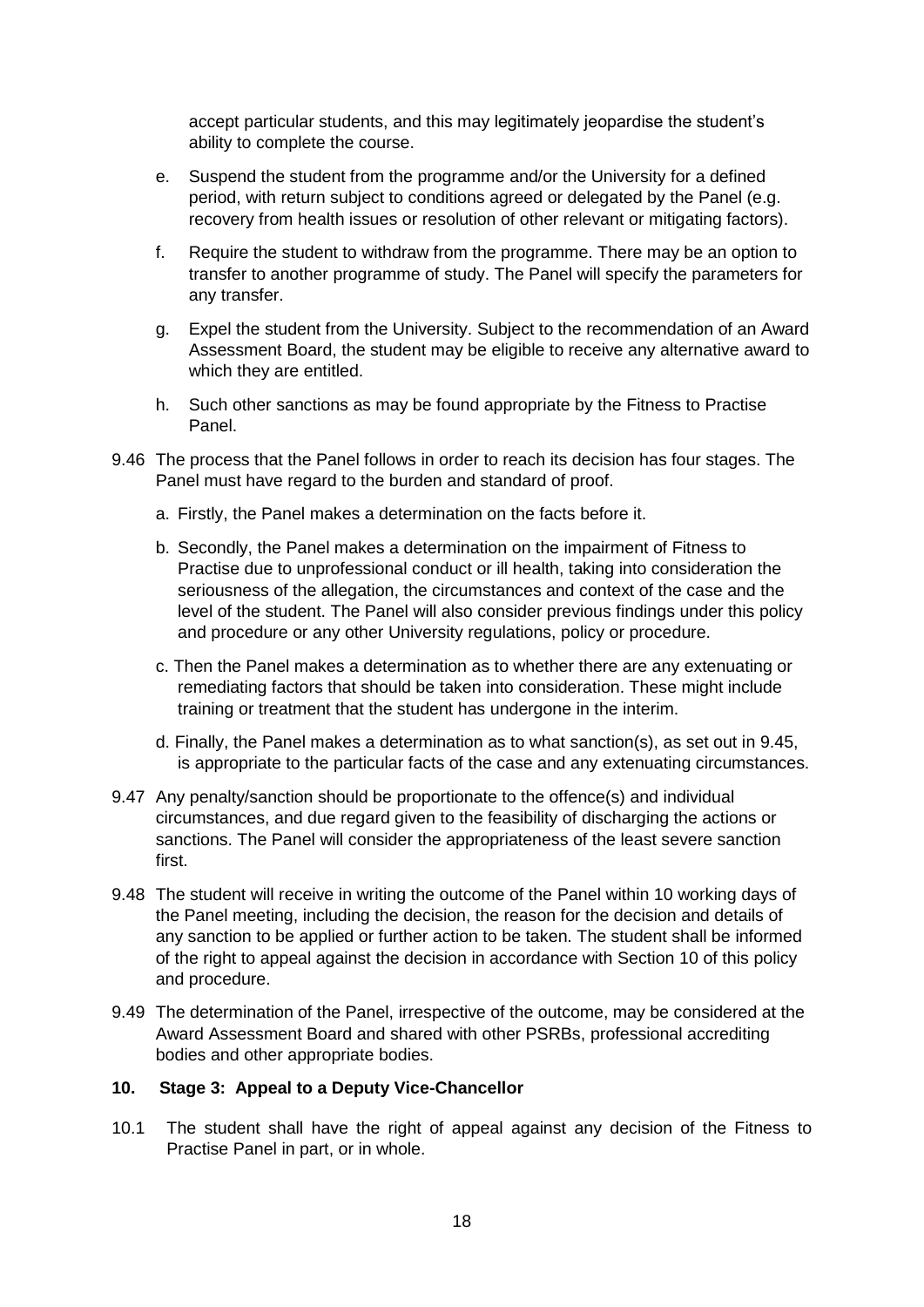- 10.2 The original decision made by the Fitness to Practise Panel will stand pending the outcome of an appeal. If an appeal is subsequently upheld, it does not mean that the original decision will be overturned. The case will be reconsidered under the relevant stage of the Fitness to Practise Procedure and a new decision will then be made.
- 10.3 The appeal will be considered by a Deputy Vice-Chancellor (or nominee). Any such appeal must be made by completing the appeal form and submitting it with all supporting evidence to the Complaints and Appeals Team at [appeals@plymouth.ac.uk](mailto:appeals@plymouth.ac.uk) within 10 working days of the decision of the Fitness to Practise Panel being notified to the student. Independent advice and guidance regarding appeals is available from the Students' Union [Student Advice Centre.](https://www.upsu.com/advice/)
- 10.4 A student may only submit an appeal on one or more of the following grounds:
	- a) That the Fitness to Practise Panel failed to follow to the Fitness to Practise policy and procedure.
	- b) That the Fitness to Practise Panel reached an unreasonable decision.
	- c) There is new material evidence, which for valid reasons, was unavailable, earlier in the process.
	- d) That there was bias, or a reasonable perception of bias, during the procedure.
	- e) That the action taken by the Fitness to Practise Panel is disproportionate or not permitted under the procedure.
- 10.5 An appeal cannot be made against the academic or professional judgement of the Fitness to Practise Panel.
- 10.6 The Complaints and Appeals Team will investigate the appeal case and this may require additional relevant information to be gathered from the student, the Faculty and/or other staff as appropriate. A student who is asked to provide additional information in support of their appeal will be given a deadline for submission, which, if not adhered to, will result in the appeal being considered as originally submitted. It may sometimes be necessary to share some information submitted as part of the appeal with staff as part of the investigation but, where possible, confidentiality will be maintained.
- 10.7 Once all relevant information has been gathered, the Complaints and Appeals Team will submit the information and a summary of the case to a Deputy Vice-Chancellor (or nominee) for consideration.
- 10.8 The Deputy Vice-Chancellor (or nominee) may subsequently conduct such enquiries as they may think fit, including the ability to take advice from professional representatives or academic regulation representatives. They shall decide to either reject or uphold the appeal.
- 10.9 If the appeal is upheld, the student will be informed in writing by the Complaints and Appeals Team, and a fully constituted Stage 2b Fitness to Practise Panel will be convened to reconsider the case. The persons who are involved in the reconsideration of the case should, where possible, not have been involved when the case was originally considered. Students may not subsequently appeal a decision taken following reconsideration of the case and will be deemed to have completed the University's internal procedures. The student will be issued with a Completion of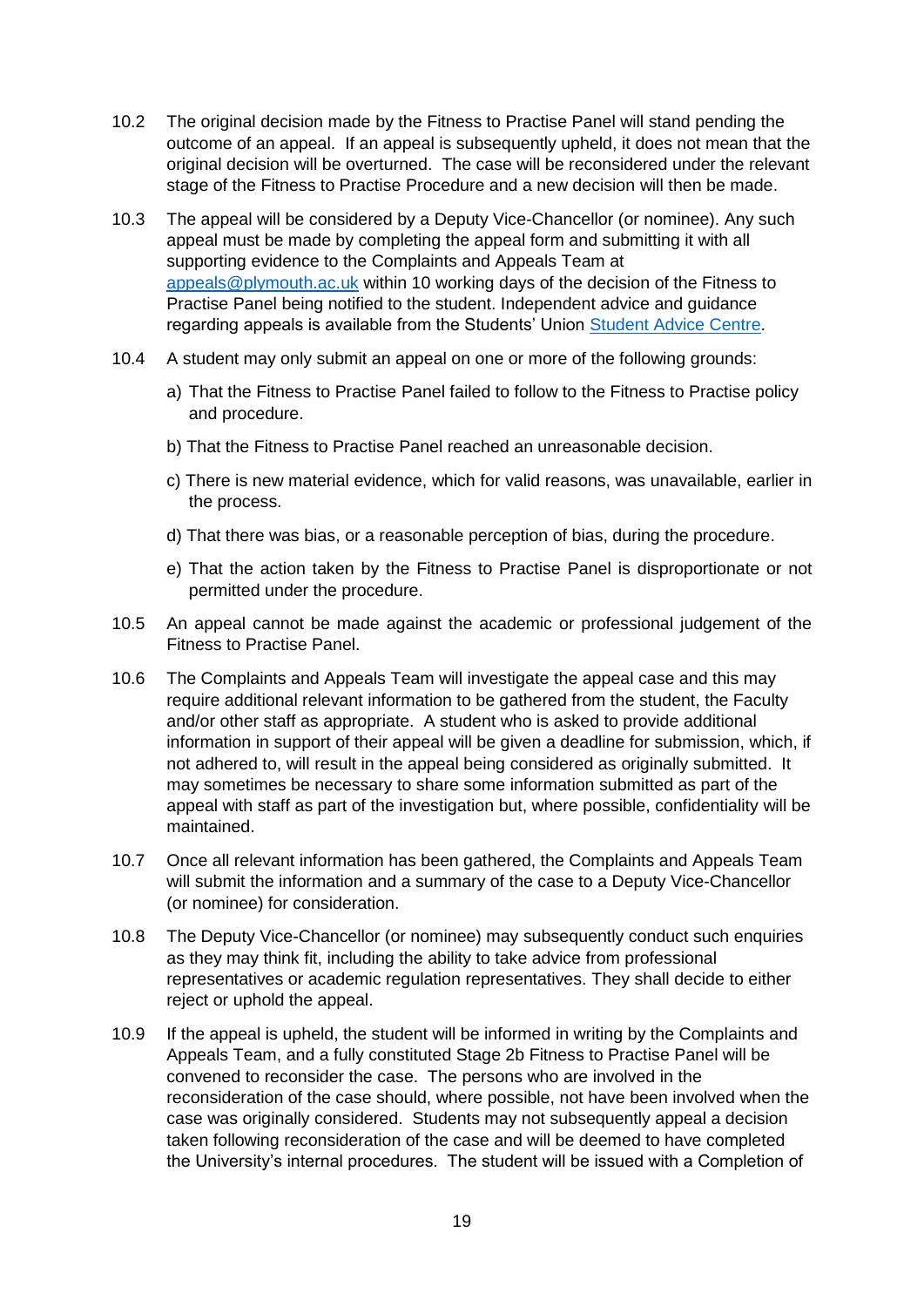Procedures letter to refer their case to the Office of the Independent Adjudicator if they remain dis-satisfied (see section 11).

- 10.10 If the appeal is rejected, the student will be informed in writing by the Complaints and Appeals Team, and will be deemed to have completed the University's internal procedures. The student will be issued with a Completion of Procedures letter to refer their case to the Office of the Independent Adjudicator if they remain dissatisfied (see section 11).
- 10.11 The University endeavours to conclude appeals against decisions taken under the Fitness to Practise Procedure within 20 working days. However, complex cases may take longer to conclude and in such cases, the student will be advised accordingly and provided with updates.

#### **11. The Office of the Independent Adjudicator**

11.1 If a student remains dis-satisfied with the outcome of their appeal, they may refer their case to the Office of the Independent Adjudicator (OIA) within 12 months of the date of their Completion of Procedures letter. The OIA runs an independent scheme to review student complaints and the University of Plymouth is a member of this scheme. Further information about making a complaint to the OIA, what it can and cannot consider, and what it can do to put things right can be found at <https://www.oiahe.org.uk/students>

#### **12. Data Protection, Confidentiality and General Matters**

- 12.1 The University will take account of relevant legislation such as the Data Protection Act 2018 and the General Data Protection Regulation, the Equality Act 2010 and the general rights and expectations of a student to confidentiality.
- 12.2 The University will process personal data relating to fitness to practise concerns in line with its Data Protection Policy and Privacy Notice for Students.
- 12.3 The University may ask a student for their agreement to share their personal information obtained under this policy and procedure with relevant professional representatives outside of the University. If the student refuses to give consent, but the circumstances require disclosure, the student will be informed of the action being taken and the reason for it. The University will not normally share any personal information about a student without their agreement but may do so where required by a relevant professional body or in exceptional cases where permitted by law.
- 12.4 The University recommends that members of clinical staff, involved in the fitness to practise assessment of students, do not treat students medically but refer them to an appropriate alternative clinical colleague, support service or member of staff.
- 12.5 The outcomes of a Fitness to Practise investigation or Panel hearing, including formal warnings and any associated undertakings, and other sanctions including conditions, suspensions and expulsions will be noted on the student's record. This record will last for at least the period of time it will take for the student to register as required/as appropriate with their relevant PSRB or professional accrediting body.
- 12.6 It may be necessary to share details of individual cases with PSRBs, professional accrediting bodies and other appropriate bodies. Any decision to share information is benchmarked by the advice given by the Office of the Information Commissioner to the General Medical Council (Professional behaviour and fitness to practise General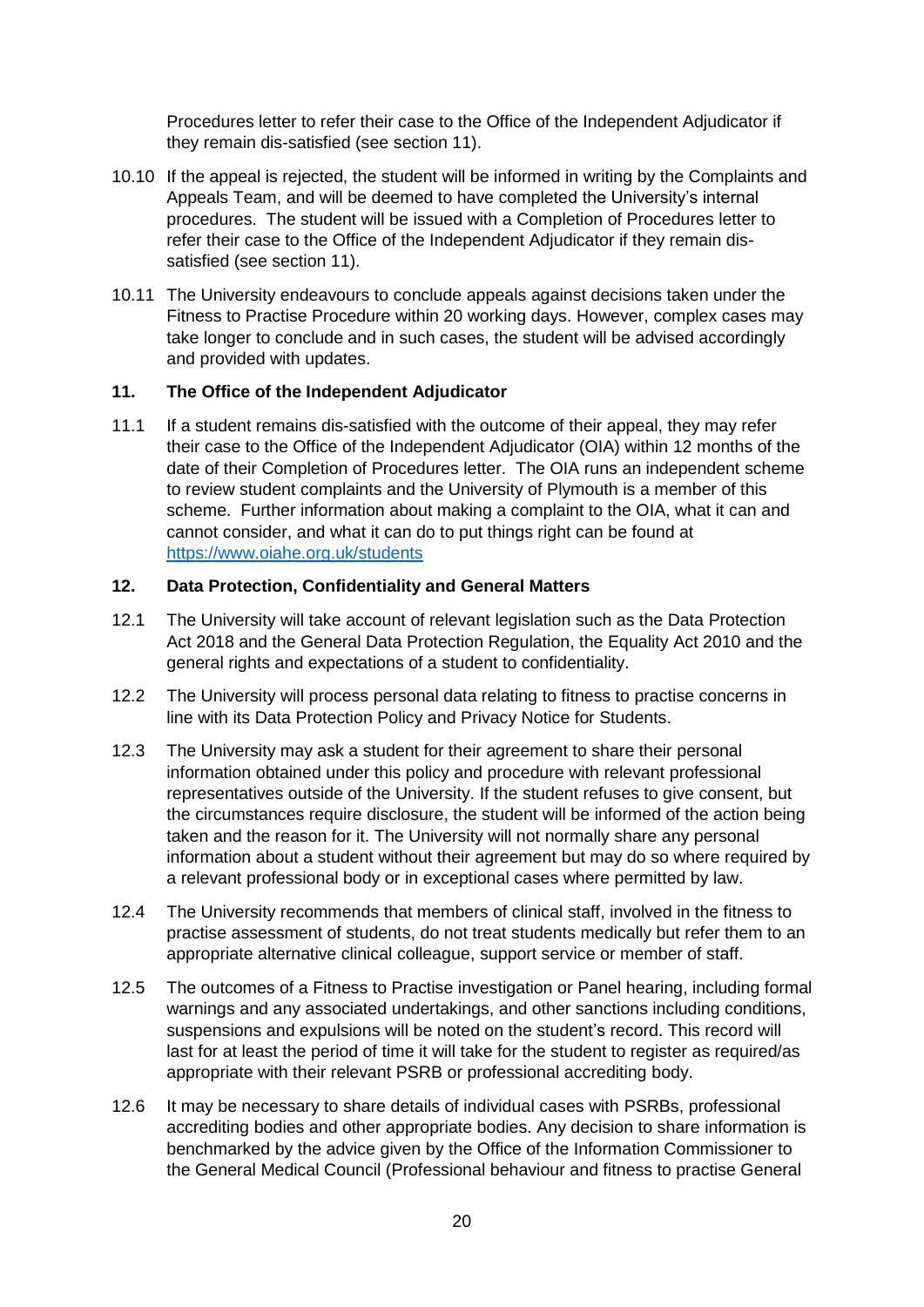Medical Council and Medical Schools Council, 2016).This may include Fitness to Practise issues related to long term or persistent health conditions.

- 12.7 The timelines set out in this Policy and Procedure are indicative. If the University is unable to meet the stated timelines, the student will be informed at the earliest opportunity of the delay and the reason why.
- 12.8 In exceptional cases, the University reserves the right at any stage to vary the procedures set out in this document in the interests of fairness and/or health and safety.
- 12.9 The University may withhold the award of a student who is subject to ongoing consideration under this policy and procedure.
- 12.10 The University may refuse admission, re-admission or enrolment to any programme of the University, or the provision of any other service or facility, to a student until consideration of a concern under this policy and procedure is concluded.